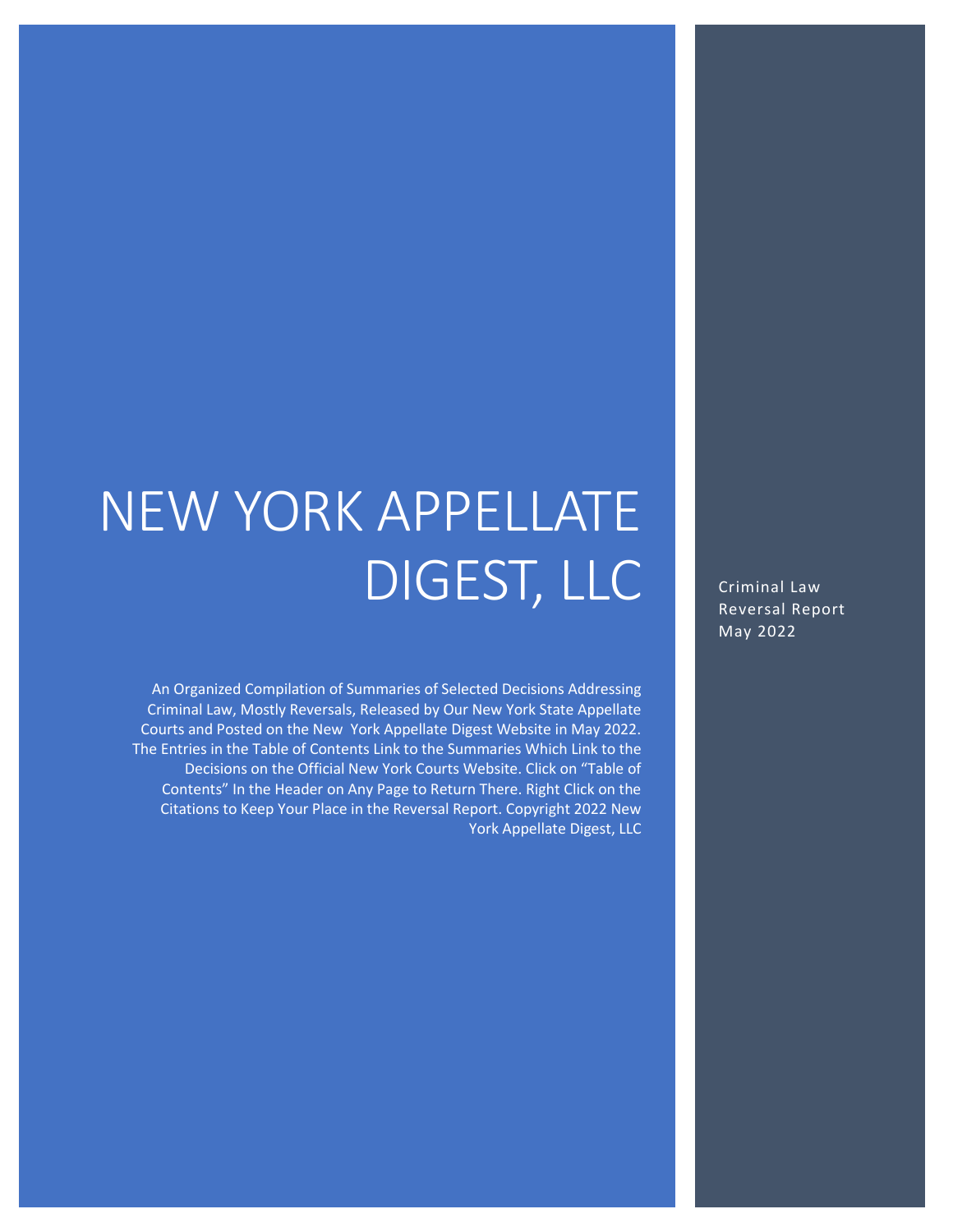# <span id="page-1-0"></span>**Contents**

| ALTHOUGH THE RELEVANT DECISION [PEOPLE VS RUDOLPH] CAME DOWN AFTER DEFENDANT WAS<br>SENTENCED, THE DECISION CAME DOWN BEFORE DEFENDANT'S APPELLATE PROCESS WAS COMPLETE;<br>THEREFORE DEFENDANT WAS ENTITLED TO CONSIDERATION WHETHER HE SHOULD BE AFFORDED<br>YOUTHFUL OFFENDER STATUS; SENTENCE VACATED AND MATTER REMITTED FOR RESENTENCING               |
|--------------------------------------------------------------------------------------------------------------------------------------------------------------------------------------------------------------------------------------------------------------------------------------------------------------------------------------------------------------|
|                                                                                                                                                                                                                                                                                                                                                              |
| SEX OFFENDER CERTIFICATION IS NOT PART OF A SENTENCE AND THEREFORE IS NOT COVERED BY THE<br>UNLAWFUL-SENTENCE EXCEPTION TO THE PRESERVATION REQUIREMENT; THEREFORE THE<br>UNPRESERVED ISSUE COULD NOT BE CONSIDERED BY THE COURT OF APPEALS; HOWEVER, UPON<br>REMITTAL, THE ISSUE CAN BE (AND WAS) CONSIDERED AT THE APPELLATE DIVISION LEVEL IN THE         |
|                                                                                                                                                                                                                                                                                                                                                              |
| PLAINTIFF'S COUNSEL SHOULD HAVE BEEN HELD IN CRIMINAL CONTEMPT FOR ISSUING SUBPOENAS IN<br>DEFIANCE OF AN ORDER STAYING THE PROCEEDINGS; DIFFERENCE BETWEEN CIVIL AND CRIMINIAL                                                                                                                                                                              |
|                                                                                                                                                                                                                                                                                                                                                              |
| THE COURT OF APPEALS, WITHOUT EXPLANATION, REVERSED THE FOURTH DEPARTMENT WHICH HAD<br>REVERSED DEFENDANT'S CONVICTION ON THE GROUND THE DEFENDANT WAS NOT PRESENT DURING A<br>SIDEBAR CONFERENCE CONCERNING THE BIAS OF A PROSPECTIVE JUROR; THE MATTER WAS SENT BACK<br>TO THE FOURTH DEPARTMENT FOR CONSIDERATION OF OTHER ISSUES AND FACTS RAISED IN THE |
|                                                                                                                                                                                                                                                                                                                                                              |
| PETITIONER-INMATE WAS DENIED DUE PROCEES WHEN HE WAS NOT ALLOWED TO VIEW A VIDEO OF<br>THE INCIDENT WHICH RESULTED IN THE MISBEHAVIOR CHARGE; NEW HEARING ORDERED (THIRD DEPT).                                                                                                                                                                              |
|                                                                                                                                                                                                                                                                                                                                                              |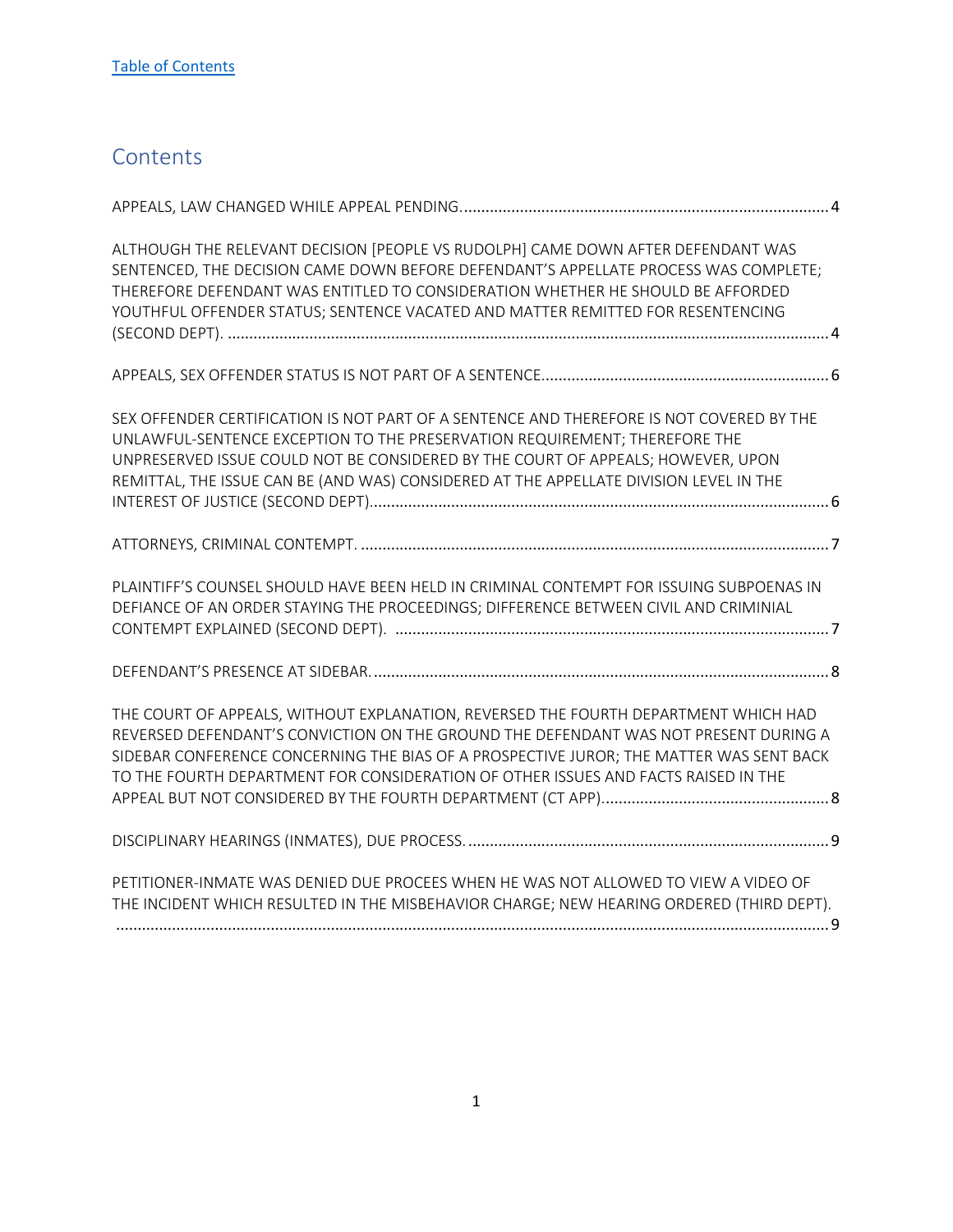| DESPITE THE APPARENT FAILURE TO PRESERVE A VIDEO OF A MEETING DURING WHICH PETITIONER<br>ALLEGEDLY PLANNED A DEMONSTRATION AT THE PRISON, THE DETERMINATION FINDING PETITIONER<br>GUILTY OF PLANNING THE DEMONSTRATION WAS CONFIRMED; THE DISSENT ARGUED PETITIONER WAS<br>DEPRIVED OF DUE PROCESS BY THE FAILURE TO TURN OVER THE VIDEO, WHICH HAD BEEN REVIEWED BY                                                                                     |
|----------------------------------------------------------------------------------------------------------------------------------------------------------------------------------------------------------------------------------------------------------------------------------------------------------------------------------------------------------------------------------------------------------------------------------------------------------|
|                                                                                                                                                                                                                                                                                                                                                                                                                                                          |
| PETITIONERS. RELATIVES OF PERSONS IN THE NYS DNA DATABASE, HAD STANDING TO CHALLENGE THE<br>RESPONDENTS' REGULATIONS ALLOWING THE RELEASE OF "FAMILIAL DNA MATCH" INFORMATION<br>LINKING DNA FROM A CRIME SCENE TO A FAMILY, NOT AN INDIVIDUAL; THE REGULATIONS WERE BASED<br>ON SOCIAL POLICY AND THEREFORE EXCEEDED THE REGULATORY POWERS OF THE RESPONDENT<br>AGENCIES; TWO-JUSTICE DISSENT ARGUED THE PETITIONERS DID NOT HAVE STANDING TO CHALLENGE |
|                                                                                                                                                                                                                                                                                                                                                                                                                                                          |
| HERE SCREENSHOTS OF TEXT MESSAGES WHICH HAD BEEN DELETED FROM THE VICTIM'S PHONE WERE<br>SUFFICIENTLY AUTHENTICATED TO BE ADMISSIBLE, EVEN IF THE BEST EVIDENCE RULE APPLIED; THE<br>MESSAGES OF A SEXUAL NATURE ALLEGEDLY WERE SENT BY THE DEFENDANT, A VOLLEY BALL COACH, TO                                                                                                                                                                           |
|                                                                                                                                                                                                                                                                                                                                                                                                                                                          |
| EXCLUDING EVIDENCE WHICH CONTRADICTED AN IMPORTANT PROSECUTION-WITNESS'S ACCOUNT OF<br>HIS ACTIONS RIGHT UP UNTIL THE TIME OF THE SHOOTING, AND THREE 911 CALLS WHICH QUALIFIED AS<br>PRESENT SENSE IMPRESSIONS, DEPRIVED DEFENDANT OF HIS RIGHT TO PUT ON A DEFENSE (CT APP).  14                                                                                                                                                                       |
|                                                                                                                                                                                                                                                                                                                                                                                                                                                          |
| THE ACCUSATORY INSTRUMENT CHARGING THE DEFENDANT WITH "FRAUDULENT ACCOSTING" WAS<br>FACIALLY SUFFICIENT; IT WAS ENOUGH TO ALLEGE THAT DEFENDANT SPOKE FIRST TO PERSONS PASSING<br>AROUND HIM ON THE SIDEWALK ASKING FOR DONATIONS FOR THE HOMELESS; THERE WAS NO NEED TO<br>ALLEGE DEFENDANT WAS AGGRESSIVE OR PERSISTENT OR TARGETED AN INDIVIDUAL (CT APP).  16                                                                                        |
| IMMIGRATION LAW, INEFFECTIVE ASSISTANCE, DEPORTATION CONSEQUENCES OF GUILTY PLEA 17                                                                                                                                                                                                                                                                                                                                                                      |
| DESPITE THE STRENGTH OF THE EVIDENCE AGAINST HIM, DEFENDANT DEMONSTRATED A DECISION TO<br>GO TO TRIAL WOULD HAVE BEEN RATIONALE BECAUSE OF HIS FAMILY OBLIGATIONS; DEFENDANT WAS<br>ENTITLED TO A HEARING ON HIS MOTION TO VACATE HIS CONVICTION ON INEFFECTIVE ASSISTANCE<br>GROUNDS; DEFENDANT ALLEGED HIS ATTORNEY MISADVISED HIM ON THE DEPORTATION                                                                                                  |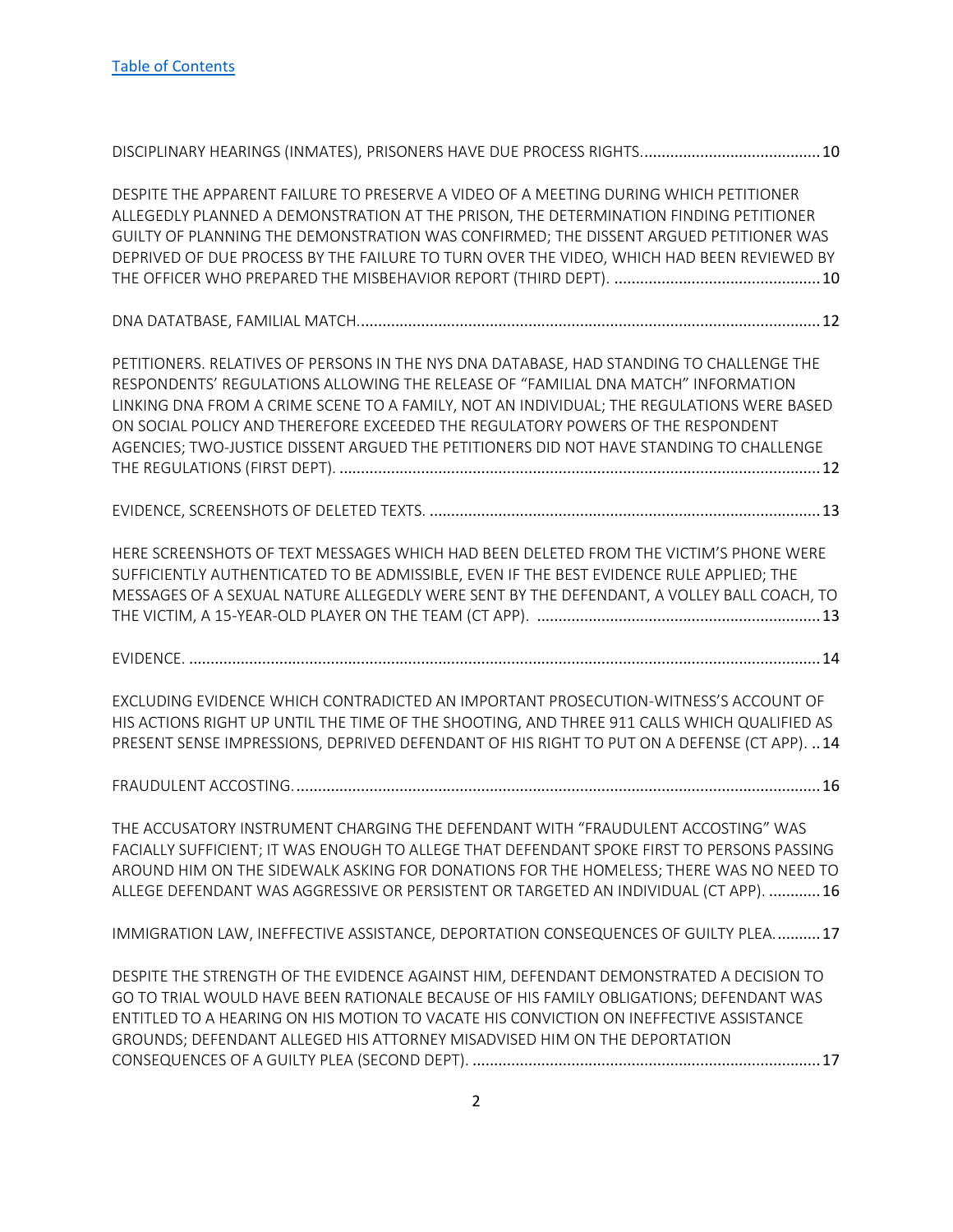| DEFENDANT DID NOT DEMONSTRATE CONVICTION OF THE B MISDEMEANORS WITH WHICH HE WAS<br>CHARGED WOULD RESULT IN DEPORTATION; THEREFORE DEFENDANT WAS NOT ENTITLED TO A JURY                                                                                                |
|------------------------------------------------------------------------------------------------------------------------------------------------------------------------------------------------------------------------------------------------------------------------|
| INDICTMENT JURISDICTIONALLY DEFECTIVE, AMENDMENT IMPROPER, EVIDENCE, SANDOVAL 19                                                                                                                                                                                       |
| THE BURGLARY COUNT WAS JURISDICTIONALLY DEFECTIVE BECAUSE IT ALLEGED DEFENDANT WAS<br>ARMED WITH A "KNIFE" WHICH IS NOT NECESSARILY A "DEADLY WEAPON;" THE ATTEMPT TO AMEND<br>THE COUNT WAS NOT AUTHORIZED; THE SANDOVAL RULING WAS (HARMLESS) ERROR (SECOND DEPT).19 |
| NEW YORK CITY, CRIMINALIZING COMPRESSION OF THE DIAPHRAGM DURING ARREST 20                                                                                                                                                                                             |
| THE NEW YORK CITY ADMINISTRATIVE CODE PROVISION WHICH PROHIBITS "COMPRESSION OF THE<br>DIAPHRAGM" (BY KNEELING, SITTING OR STANDING ON A PERSON) WHEN EFFECTING AN ARREST IS NOT                                                                                       |
|                                                                                                                                                                                                                                                                        |
| PRESUMABLY THE ROBBERY AND GRAND LARCENY CHARGES STEMMED FROM THE THEFT OF THE TAXI<br>CAB (THE FACTS ARE NOT EXPLAINED); THE ACQUITTAL OF UNAUTHORIZED USE OF A MOTOR VEHICLE<br>RENDERED THE ROBBERY AND GRAND LARCENY CONVICTIONS REPUGNANT (SECOND DEPT).  21      |
|                                                                                                                                                                                                                                                                        |
| BECAUSE DEFENDANT OBJECTED TO THE AMOUNT OF RESTITUTION A HEARING TO DETERMINE THE                                                                                                                                                                                     |
|                                                                                                                                                                                                                                                                        |
| WHETHER DEFENDANT'S CONNECTICUT CONVICTION CAN SERVE AS A PREDICATE FOR SECOND FELONY<br>OFFENDER STATUS CANNOT BE DETERMINED WITHOUT THE CONNECTICUT ACCUSATORY INSTRUMENT;<br>THE UNPRESERVED ISSUE WAS CONSIDERED IN THE INTEREST OF JUSTICE; MATTER REMITTED FOR A |
| SEX OFFENDER REGISTRATION ACT (SORA), ONLY ONE SORA RULING FOR THE SAME CONDUCT IN                                                                                                                                                                                     |
| THE SEX OFFENDER LEVEL ADJUDICATION IN NEW YORK COUNTY REQUIRED THE DISMISSAL OF THE SORA<br>PROCEEDING IN BRONX COUNTY WHICH WAS BASED ON THE SAME CONDUCT (FIRST DEPT) 24                                                                                            |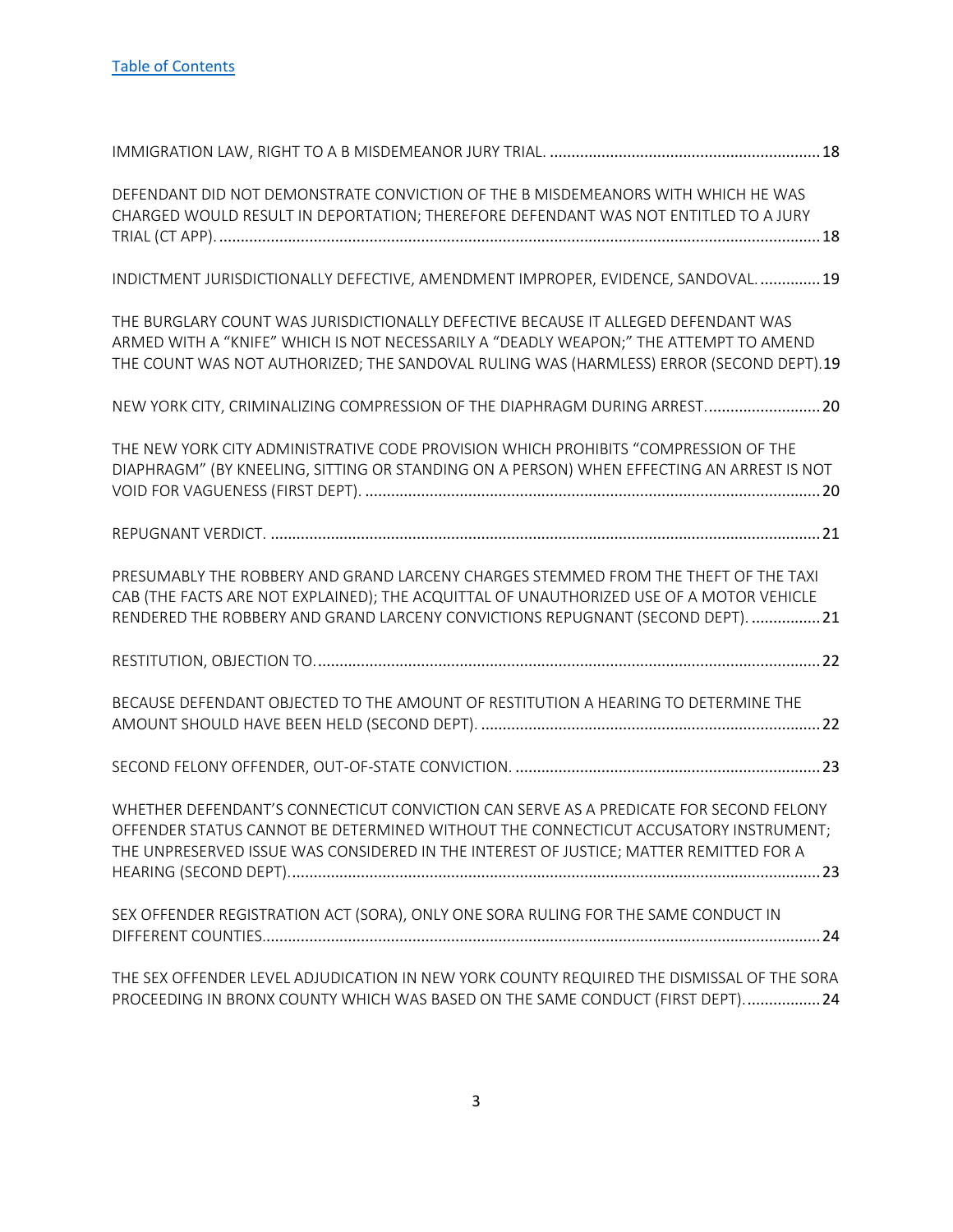| AT THE TIME DEFENDANT COMMITTED THE OFFENSE IN 2007, IT WAS NOT A REGISTRABLE OFFENSE   |  |
|-----------------------------------------------------------------------------------------|--|
| UNDER THE SEX OFFENDER REGISTRATION ACT; THEREFORE DEFENDANT'S MOTION TO SEAL THE       |  |
| RECORD SHOULD NOT HAVE BEEN SUMMARILY DENIED; MATTER REMITTED FOR A HEARING (SECOND     |  |
|                                                                                         |  |
|                                                                                         |  |
|                                                                                         |  |
|                                                                                         |  |
|                                                                                         |  |
| THE STOP OF THE TAXI IN WHICH DEFENDANT WAS A PASSENGER WAS NOT SUPPORTED BY PROBABLE   |  |
| CAUSE TO BELIEVE DEFENDANT HAD COMMITTED A CRIME; BECAUSE DEFENDANT PLED GUILTY TO ALL  |  |
| OFFENSES BASED UPON A PROMISE OF CONCURRENT SENTENCES, ALL CONVICTIONS REVERSED (SECOND |  |
|                                                                                         |  |

#### <span id="page-4-0"></span>APPEALS, LAW CHANGED WHILE APPEAL PENDING.

<span id="page-4-1"></span>ALTHOUGH THE RELEVANT DECISION [PEOPLE VS RUDOLPH] CAME DOWN AFTER DEFENDANT WAS SENTENCED, THE DECISION CAME DOWN BEFORE DEFENDANT'S APPELLATE PROCESS WAS COMPLETE; THEREFORE DEFENDANT WAS ENTITLED TO CONSIDERATION WHETHER HE SHOULD BE AFFORDED YOUTHFUL OFFENDER STATUS; SENTENCE VACATED AND MATTER REMITTED FOR RESENTENCING (SECOND DEPT).

The Third Department, noting that the relevant law was announced after defendant's sentencing but while the appeal was pending, determined County Court's failure to consider whether defendant should be afforded youthful offender status required vacation of the sentence and remittal for resentencing:

There is no dispute that Rudolph [21 NY2d at 499], which was decided after defendant was sentenced but before the appellate process was complete, required County Court to make a determination as to whether defendant, as an eligible youth, should be adjudicated a youthful offender, notwithstanding that no request was made for such treatment (see CPL 720.20 [1] ...). Whether to grant youthful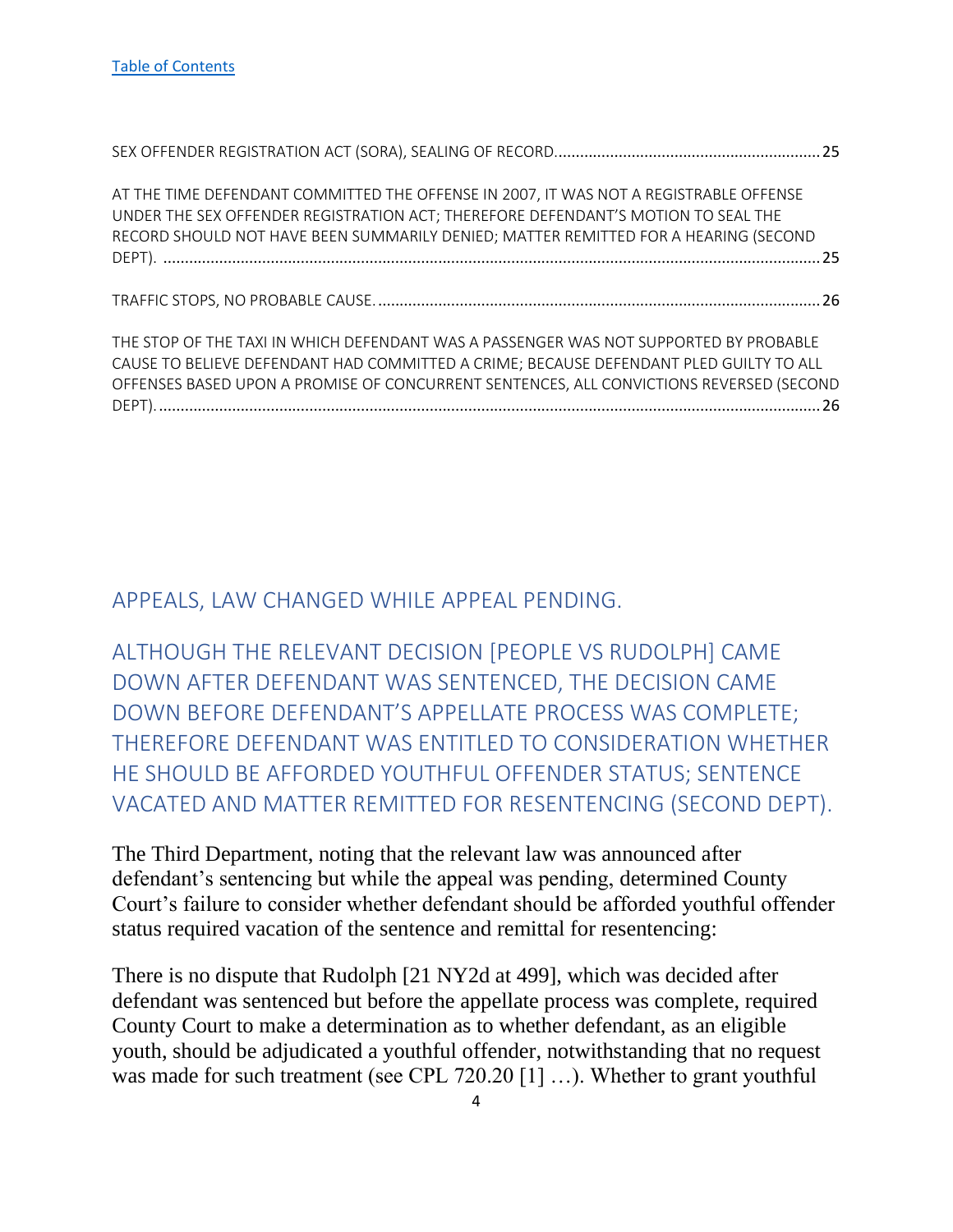offender status lies within the discretion of the sentencing court and cannot be dispensed with through the plea-bargaining process … . Although this Court is "vested with the broad, plenary power to modify a sentence in the interest of justice, . . . and, if warranted, exercise our power to adjudicate [a] defendant a youthful offender" … , we decline defendant's invitation to do so here, in the complete absence of any consideration by the sentencing court, either summarily or otherwise, as to whether defendant should be adjudicated a youthful offender. As such, we deem it appropriate, under such circumstances, to remit the matter to permit County Court the opportunity to make the initial discretionary determination as to whether youthful offender status for defendant is warranted, after the parties fully set forth their positions for and against such treatment … . Without expressing any opinion as to whether youthful offender adjudication should be afforded defendant, in the event that County Court grants such status upon remittal, which would result in the court imposing a lower sentence than the parties negotiated, the People must be given an opportunity to withdraw consent to the plea bargain … [People v Simon, 2022 NY Slip Op 03277, Third Dept 5-19-22](https://nycourts.gov/reporter/3dseries/2022/2022_03277.htm)

Practice Point: Even if the requirement that youthful offender status be considered for all potentially eligible defendants was not in force when a defendant was sentenced, if the decision imposing the requirement (People vs Rudolph) came down before defendant's appellate process was complete, defendant is entitled to resentencing applying the new law.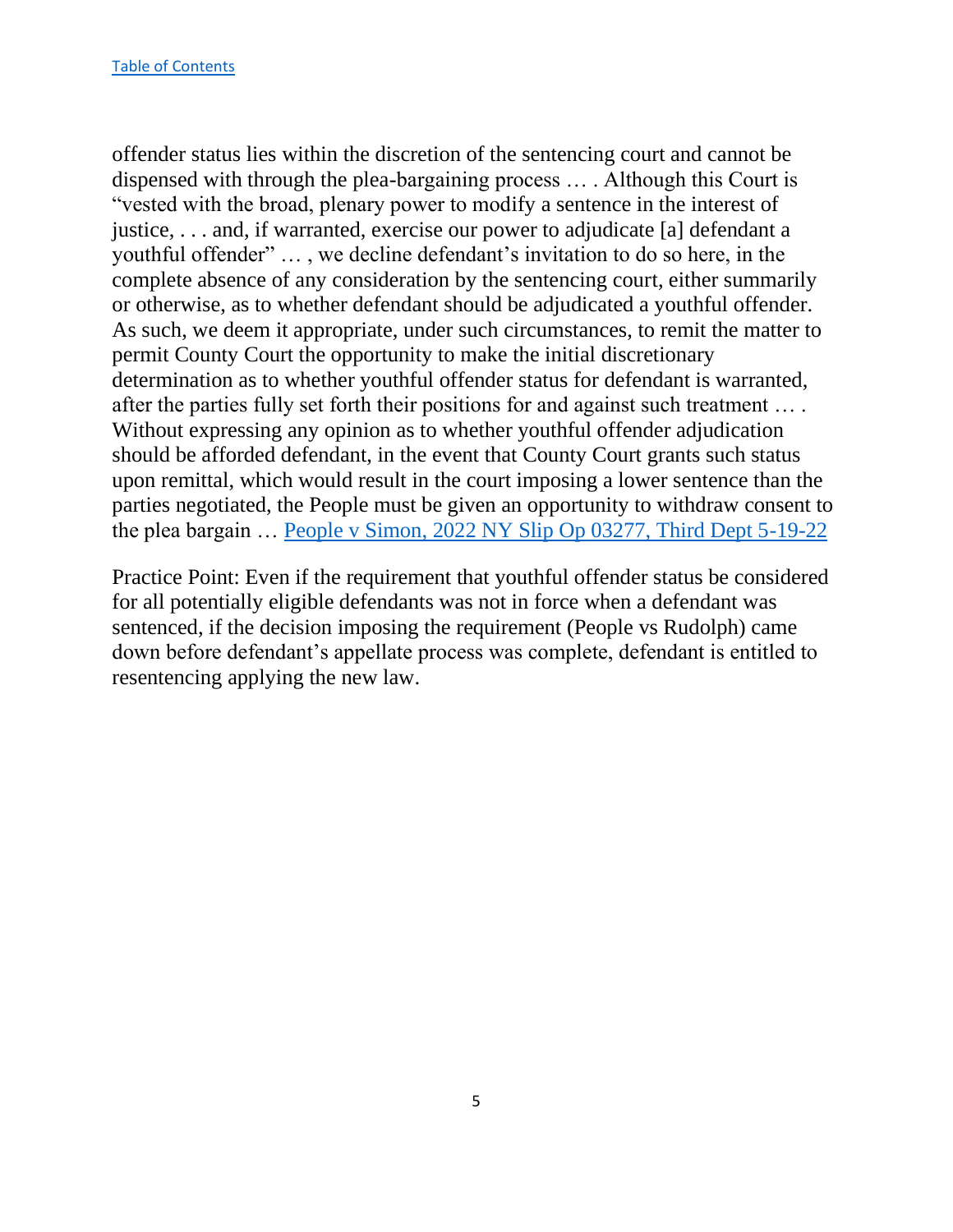# <span id="page-6-0"></span>APPEALS, SEX OFFENDER STATUS IS NOT PART OF A SENTENCE.

<span id="page-6-1"></span>SEX OFFENDER CERTIFICATION IS NOT PART OF A SENTENCE AND THEREFORE IS NOT COVERED BY THE UNLAWFUL-SENTENCE EXCEPTION TO THE PRESERVATION REQUIREMENT; THEREFORE THE UNPRESERVED ISSUE COULD NOT BE CONSIDERED BY THE COURT OF APPEALS; HOWEVER, UPON REMITTAL, THE ISSUE CAN BE (AND WAS) CONSIDERED AT THE APPELLATE DIVISION LEVEL IN THE INTEREST OF JUSTICE (SECOND DEPT).

The Second Department, upon remittal from the Court of Appeals, adhered to its prior decision finding defendant's certification as a sex offender unlawful. The Court of Appeals ruled that sex-offender certification is not part of a sentence and therefore is not covered by an exception to the preservation requirement. But, because the Appellate Division, unlike the Court of Appeal, has "interest-ofjustice" jurisdiction, the prior decision was upheld in the interest of justice by the Second Department, despite the lack of preservation:

In an opinion dated November 23, 2021, the Court of Appeals concluded that sex offender certification is not part of a defendant's sentence, and thus, a contention regarding sex offender certification does not fall within the exception to the preservation rule for challenges to unlawful sentences … . However, the Court of Appeals noted that although it does not have interest-of-justice jurisdiction to review unpreserved issues, the "Appellate Division may have authority to take corrective action in the interest of justice based upon defendant's unpreserved challenge to the legality of his certification as a sex offender" … . Accordingly, the Court of Appeals remitted the matter to this Court for further proceedings … .

We now reach the defendant's unpreserved contention in the exercise of our interest of justice jurisdiction (see CPL 470.15[3][c]; [6][a]). For the reasons stated in our prior opinion and order, the defendant's certification as a sex offender was unlawful … [.People v Buyund, 2022 NY Slip Op 03004, Second Dept 5-4-22](https://nycourts.gov/reporter/3dseries/2022/2022_03004.htm)

Practice Point: The Court of Appeals does not have interest-of-justice jurisdiction and therefore cannot consider appellate issues that are not preserved. The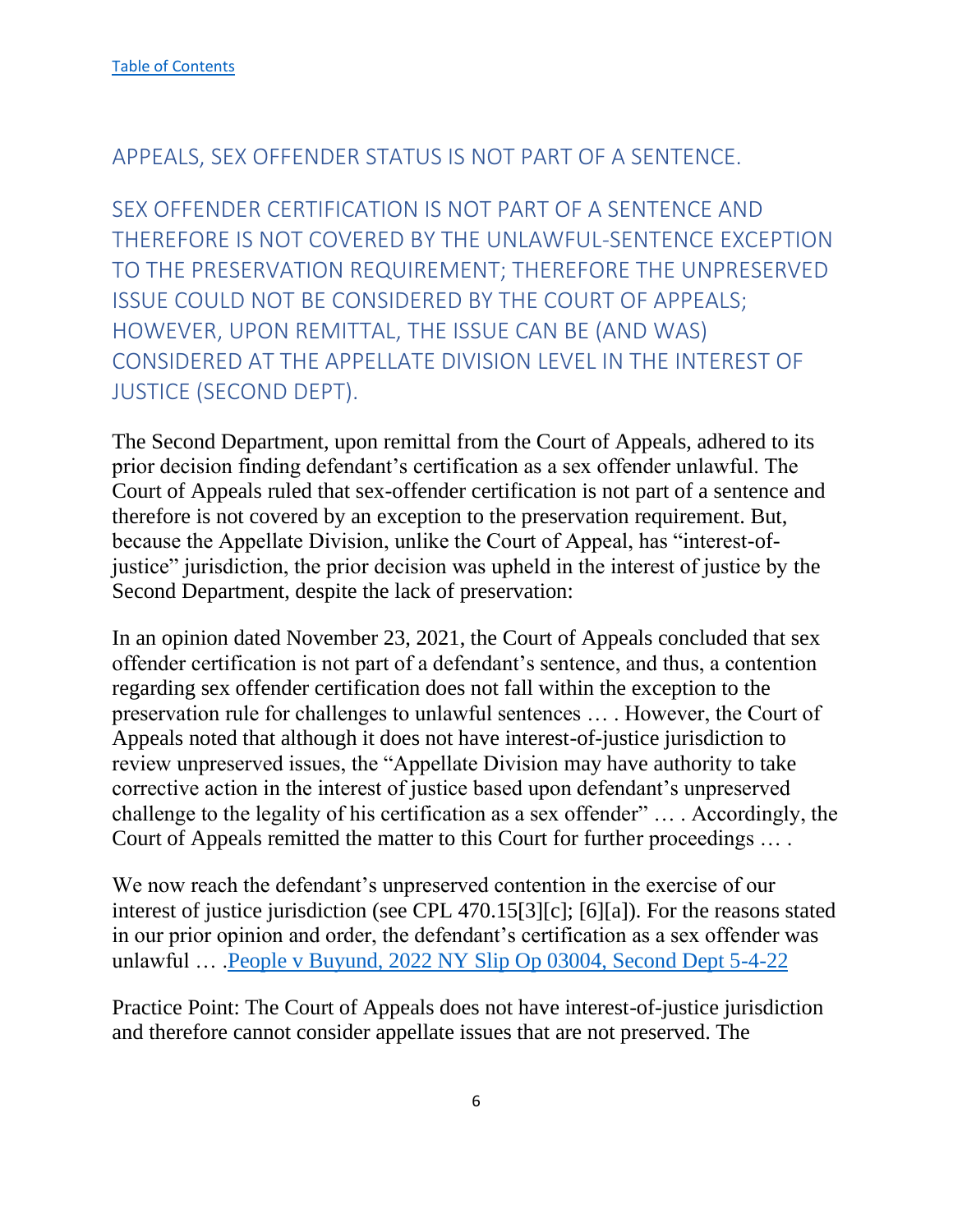Appellate Division, however, can invoke interest-of-justice jurisdiction to consider unpreserved appellate issues.

# <span id="page-7-0"></span>ATTORNEYS, CRIMINAL CONTEMPT.

<span id="page-7-1"></span>PLAINTIFF'S COUNSEL SHOULD HAVE BEEN HELD IN CRIMINAL CONTEMPT FOR ISSUING SUBPOENAS IN DEFIANCE OF AN ORDER STAYING THE PROCEEDINGS; DIFFERENCE BETWEEN CIVIL AND CRIMINIAL CONTEMPT EXPLAINED (SECOND DEPT).

The Second Department, reversing (modifying) Supreme Court, determined plaintiff's counsel should have been found in criminal contempt for issuing subpoenas in defiance of Supreme Court order staying any further action in the case:

In contrast to civil contempt, because the purpose of criminal contempt is to vindicate the authority of the court, no showing of prejudice is required … . Instead, "[a]llegations of willful disobedience of a proper judicial order strike at the core of the judicial process and implicate weighty public and institutional concerns regarding the integrity of and respect for judicial orders" … . …

Notwithstanding [the court's order], the plaintiff's counsel issued subpoenas on six separate occasions. When … the Supreme Court reiterated the terms of the stay, both via interim relief granted in the order to show cause and in a separate order, the plaintiff's counsel did not desist but instead served four more subpoenas and moved to compel the production of subpoenaed documents. This conduct evidences a lack of "respect for judicial orders" and warranted holding the plaintiff's counsel in criminal contempt … . Under the circumstances of this case, we deem the statutory maximum sanction of \$1,000 per offense warranted and therefore impose a total sanction of \$10,000. [Madigan v Berkeley Capital, LLC,](https://nycourts.gov/reporter/3dseries/2022/2022_03237.htm)  [2022 NY Slip Op 03237, Second Dept 5-18-22](https://nycourts.gov/reporter/3dseries/2022/2022_03237.htm)

Practice Point: Criminal contempt seeks to vindicate the authority of the court. Therefore no showing of prejudice is required. Here plaintiff's counsel issued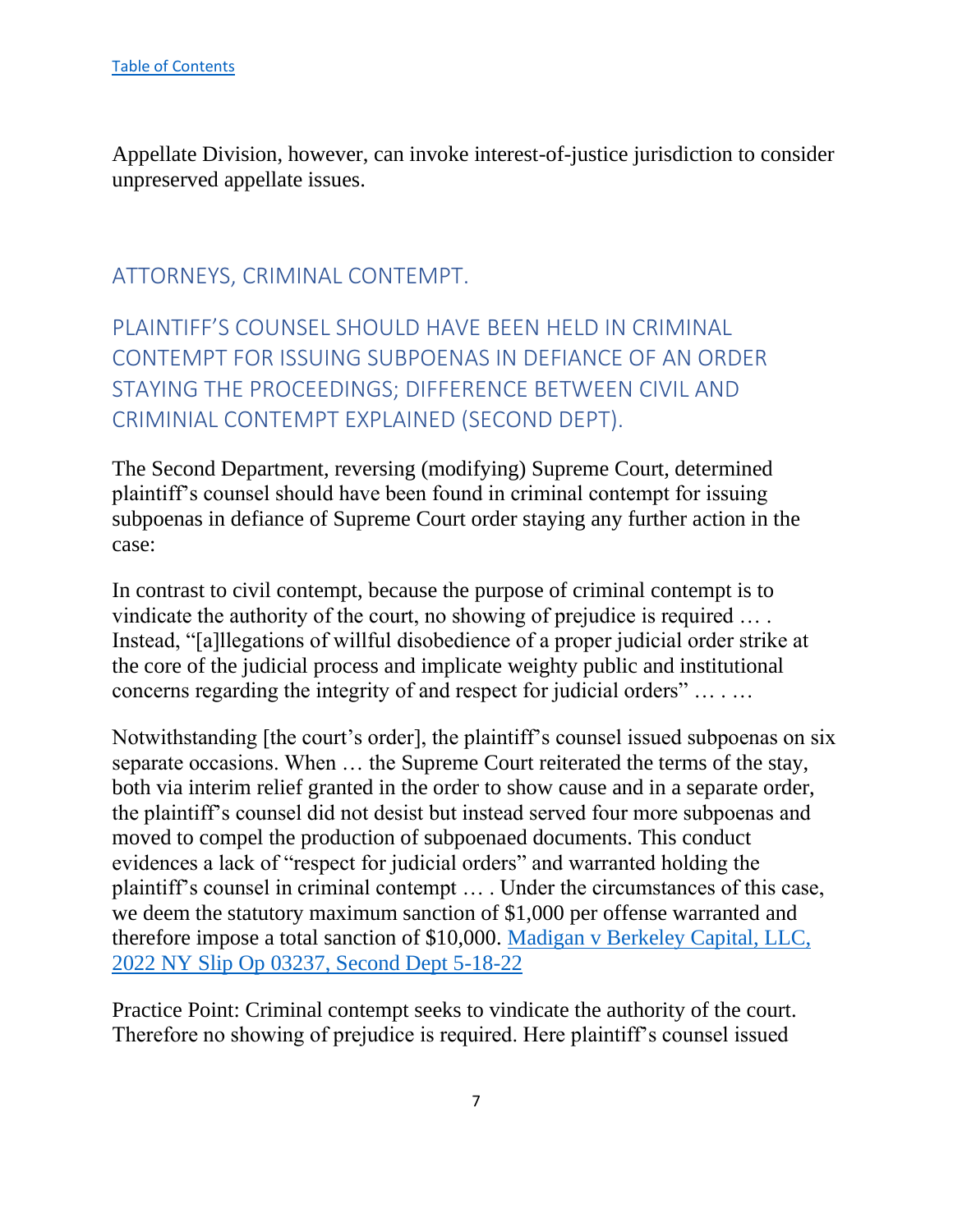subpoenas in defiance of an order of the court. A \$10,000 sanction for criminal contempt was imposed on the attorney by the appellate court.

# <span id="page-8-0"></span>DEFENDANT'S PRESENCE AT SIDEBAR.

<span id="page-8-1"></span>THE COURT OF APPEALS, WITHOUT EXPLANATION, REVERSED THE FOURTH DEPARTMENT WHICH HAD REVERSED DEFENDANT'S CONVICTION ON THE GROUND THE DEFENDANT WAS NOT PRESENT DURING A SIDEBAR CONFERENCE CONCERNING THE BIAS OF A PROSPECTIVE JUROR; THE MATTER WAS SENT BACK TO THE FOURTH DEPARTMENT FOR CONSIDERATION OF OTHER ISSUES AND FACTS RAISED IN THE APPEAL BUT NOT CONSIDERED BY THE FOURTH DEPARTMENT (CT APP).

The Court of Appeals, without explanation, reversed the Fourth Department which had reversed defendant's conviction on the ground defendant was not present during a side bar conference concerning the bias of a prospective juror: [People v](https://www.nycourts.gov/reporter/3dseries/2022/2022_03308.htm)  [McKenzie-Smith, 2022 NY Slip Op 03308, CtApp 5-19-22](https://www.nycourts.gov/reporter/3dseries/2022/2022_03308.htm)

#### **From the Fourth Department Decision (Reversed Without Explanation by the Court of Appeals):**

A … prospective juror was peremptorily excused by defendant's counsel, however, and, during a sidebar conference at which defendant was not present, that juror was questioned "to search out [her] bias, hostility or predisposition to believe or discredit the testimony of potential witnesses" (Antommarchi, 80 NY2d at 250). Consequently, we conclude that, "absent a knowing and voluntary waiver by defendant of his right to be present at that sidebar conference, his conviction cannot stand" … . The only evidence in the record concerning a waiver consists of a conversation between the court, defendant's counsel and codefendant's counsel that occurred after the prospective juror was excused, in which codefendant's counsel indicated that he had just discussed with codefendant the right to approach the bench during such conferences, and defendant's counsel merely assented. Inasmuch as the discussion was vague and prospective, and there is no indication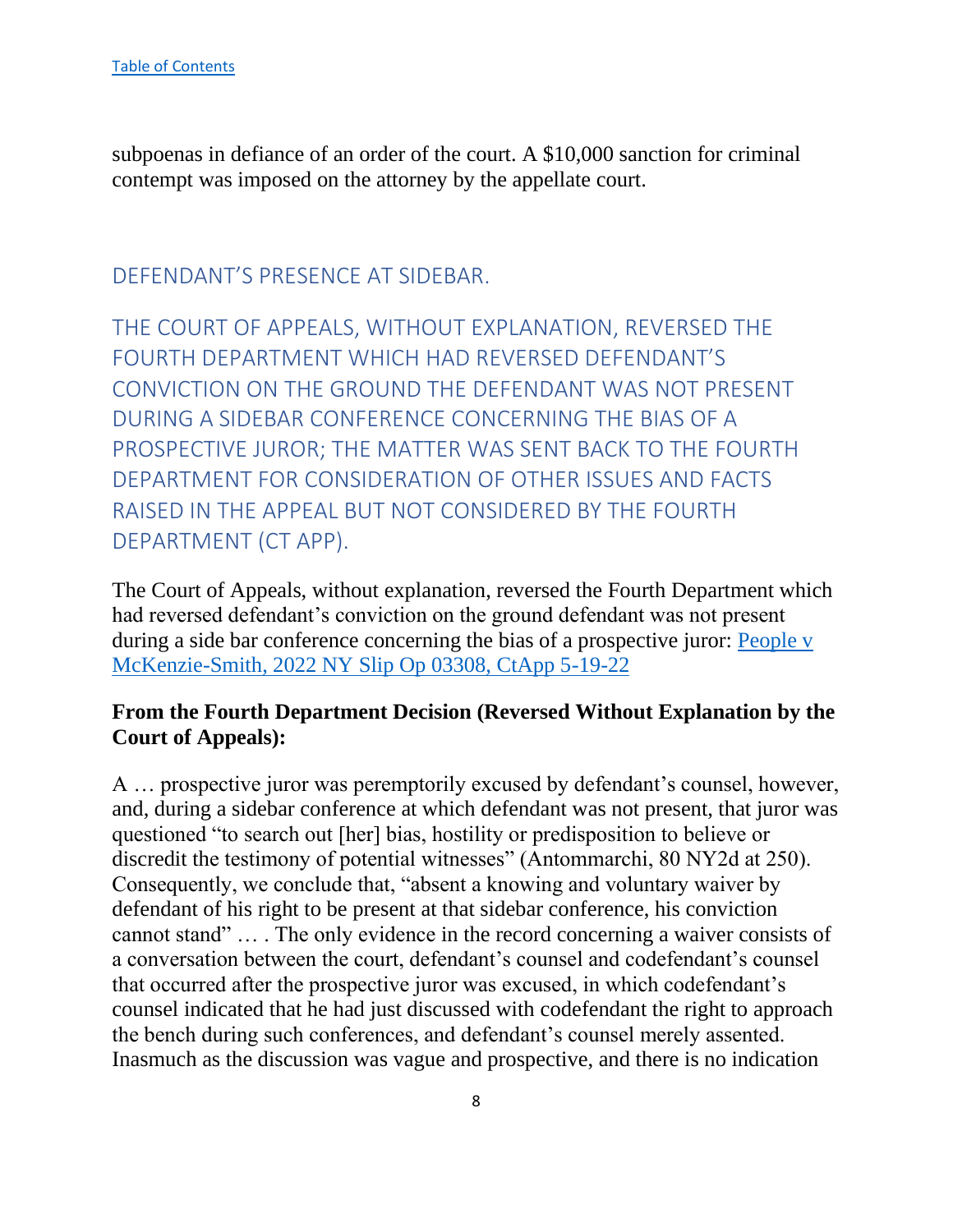that defendant or defendant's counsel were waiving defendant's Antommarchi rights retrospectively, that conversation is insufficient to establish that defendant waived those rights concerning the questioning of the prospective juror at issue here. We therefore reverse the judgment of conviction and grant a new trial. People v Mckenzie-Smith, 2020 NY Slip Op 05653, Fourth Dept 10-9-20

Practice Point: The Fourth Department had reversed defendant's conviction on the ground the defendant was not present at a sidebar conference when the bias of a prospective juror was discussed. Here the Court of Appeals reversed without explanation and sent the case back to the Fourth Department for consideration of other issues raised in the appeal.

#### <span id="page-9-0"></span>DISCIPLINARY HEARINGS (INMATES), DUE PROCESS.

<span id="page-9-1"></span>PETITIONER-INMATE WAS DENIED DUE PROCEES WHEN HE WAS NOT ALLOWED TO VIEW A VIDEO OF THE INCIDENT WHICH RESULTED IN THE MISBEHAVIOR CHARGE; NEW HEARING ORDERED (THIRD DEPT).

The Third Department, annulling the petitioner-inmate's misbehavior determination, held that the petitioner was denied due process by not being given the opportunity to see the video of the incident:

"[A]n [incarcerated individual] 'should be allowed to call witnesses and present documentary evidence in his [or her] defense when permitting him [or her] to do so will not be unduly hazardous to institutional safety or correctional goals" ... The videotaped incident occurred while petitioner was incarcerated at a different facility. The Hearing Officer informed petitioner that, due to the format of the video, it could not be played in the hearing room and could only be played on equipment located in a secure area of the facility from which petitioner was barred entry. The Hearing Officer stated that he had viewed the video in the secure area, and he described what he believed the video depicted. Petitioner objected, arguing that he was being prevented from providing exculpatory testimony as to what occurred in the video. The Hearing Officer denied the objection, stating that 'the video speaks for itself,' and the record reflects that he relied, in part, on the video in reaching the determination of guilt. Contrary to respondent's contention, the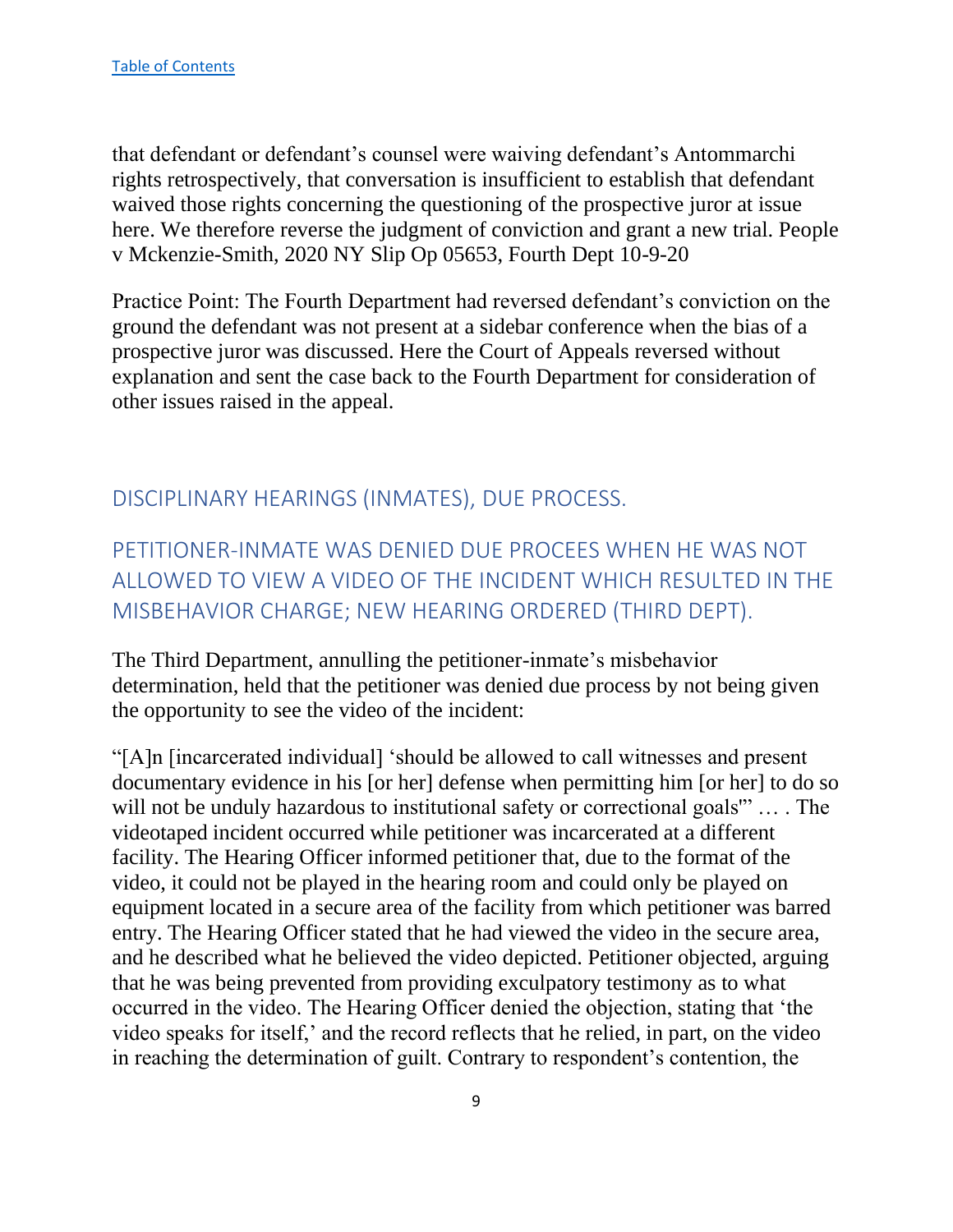explanation that the only video equipment capable of playing the video was in a secure area, without any apparent attempt to either move the equipment or find other equipment capable of playing the video for petitioner, did not articulate institutional safety or correctional goals sufficient to justify denying petitioner's right to reply to evidence against him … .. Similarly, the fact that petitioner may have seen the video at his former facility during a prior hearing on these charges before a different Hearing Officer, a hearing that resulted in a determination that was administratively reversed, does not excuse the denial of petitioner's right to view the video during the new hearing and offer exculpatory testimony as to its contents … .

As to the remedy, we conclude that a new hearing, not expungement, is appropriate. [Matter of Proctor v Annucci, 2022 NY Slip Op 03298, Third Dept 5-](https://nycourts.gov/reporter/3dseries/2022/2022_03298.htm) [18-22](https://nycourts.gov/reporter/3dseries/2022/2022_03298.htm)

Practice Point: Prison inmates charged with misbehavior have due process rights. Here the petitioner-inmate was entitled to see the video which allegedly depicted the charged misbehavior. The determination was annulled and a new hearing ordered.

<span id="page-10-0"></span>DISCIPLINARY HEARINGS (INMATES), PRISONERS HAVE DUE PROCESS RIGHTS.

<span id="page-10-1"></span>DESPITE THE APPARENT FAILURE TO PRESERVE A VIDEO OF A MEETING DURING WHICH PETITIONER ALLEGEDLY PLANNED A DEMONSTRATION AT THE PRISON, THE DETERMINATION FINDING PETITIONER GUILTY OF PLANNING THE DEMONSTRATION WAS CONFIRMED; THE DISSENT ARGUED PETITIONER WAS DEPRIVED OF DUE PROCESS BY THE FAILURE TO TURN OVER THE VIDEO, WHICH HAD BEEN REVIEWED BY THE OFFICER WHO PREPARED THE MISBEHAVIOR REPORT (THIRD DEPT).

The Third Department confirmed the determination finding petitioner-inmate guilty of urging others to participate in a demonstration at the prison. There was a video of the meeting where the demonstration was allegedly planned. An officer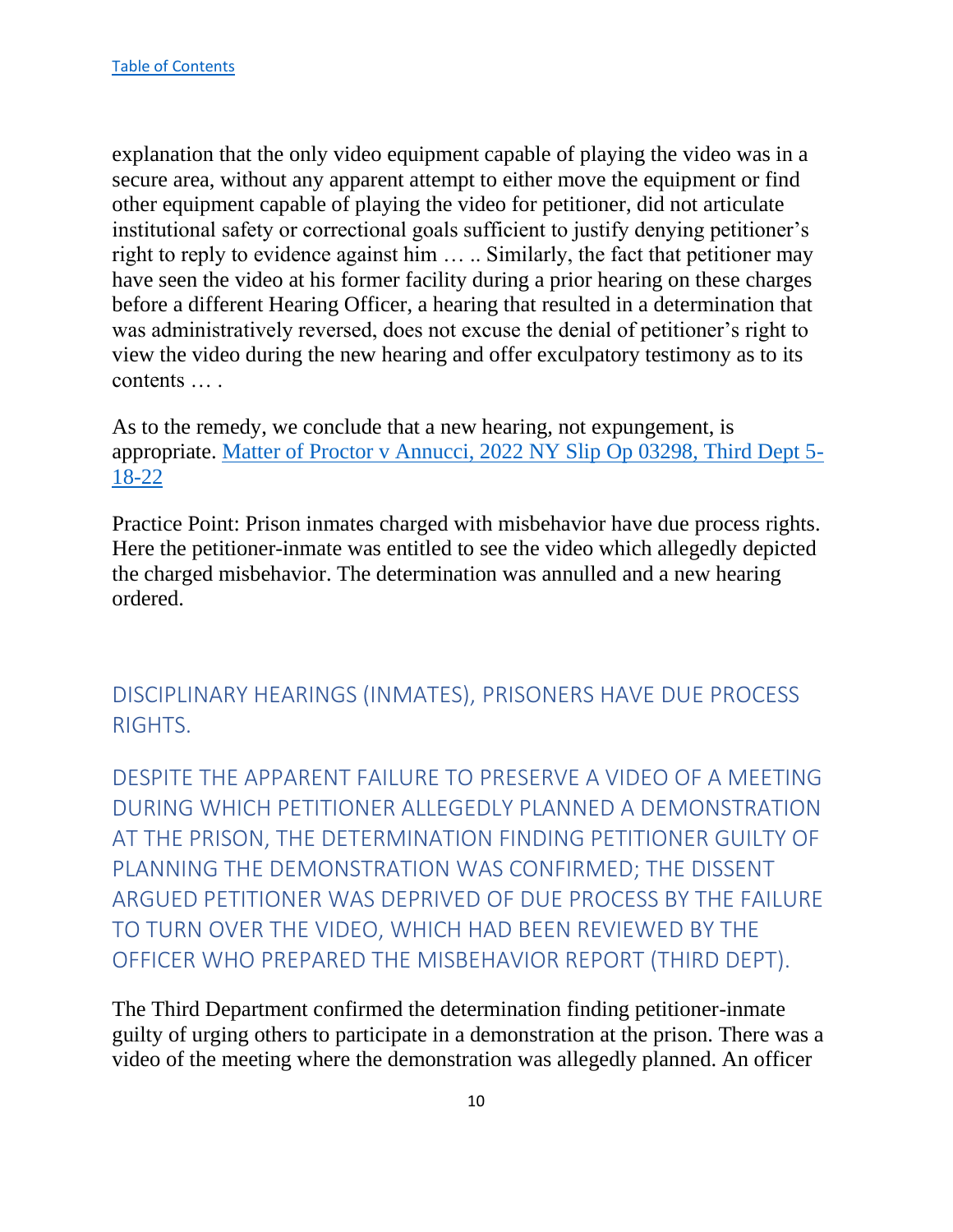who witnessed the meeting and testified about it apparently viewed the video. Petitioner made timely requests for the video, but it was never provided. The dissent argued the failure to retain and provide the video of the alleged meeting required that the determination be annulled:

#### **From the dissent:**

The sergeant and the correction officer have described two distinctly different meetings, one involving 12 people, the other 30 to 40 … . This discrepancy heightens the relevance of the … video, as does the fact that the sergeant viewed the video and the Hearing Officer was uncertain whether that viewing occurred before or after the undefined retention period expired. Complicating matters, the Hearing Officer noted the three-week delay between the … meeting and issuance and service of the misbehavior report on petitioner.

… In a situation such as this, where there is an extended delay in issuing a misbehavior report and the author of that report has in fact reviewed a video, it is incumbent upon the correctional facility to preserve that evidence … . The failure to do so here compromised petitioner's due process right to a fair evidentiary hearing ... . That is particularly so in view of the sergeant's affirmative testimony as to what ostensibly happened in the E-yard on May 29, 2020. It is further evident that the Hearing Officer should have, but failed to, inquire further as to the existence of the video or the circumstances of its deletion … [Matter of Headley v](https://nycourts.gov/reporter/3dseries/2022/2022_03166.htm)  [Annucci, 2022 NY Slip Op 03166, Third Dept 5-12-22](https://nycourts.gov/reporter/3dseries/2022/2022_03166.htm)

Practice Point: Inmates subjected to disciplinary actions by prison authorities have due process rights. Here the dissent argued that the failure to preserve and provide a video of the meeting at which petitioner-inmate allegedly planned a prison demonstration deprived him of his due process rights. The dissenter would have annulled the determination on that ground.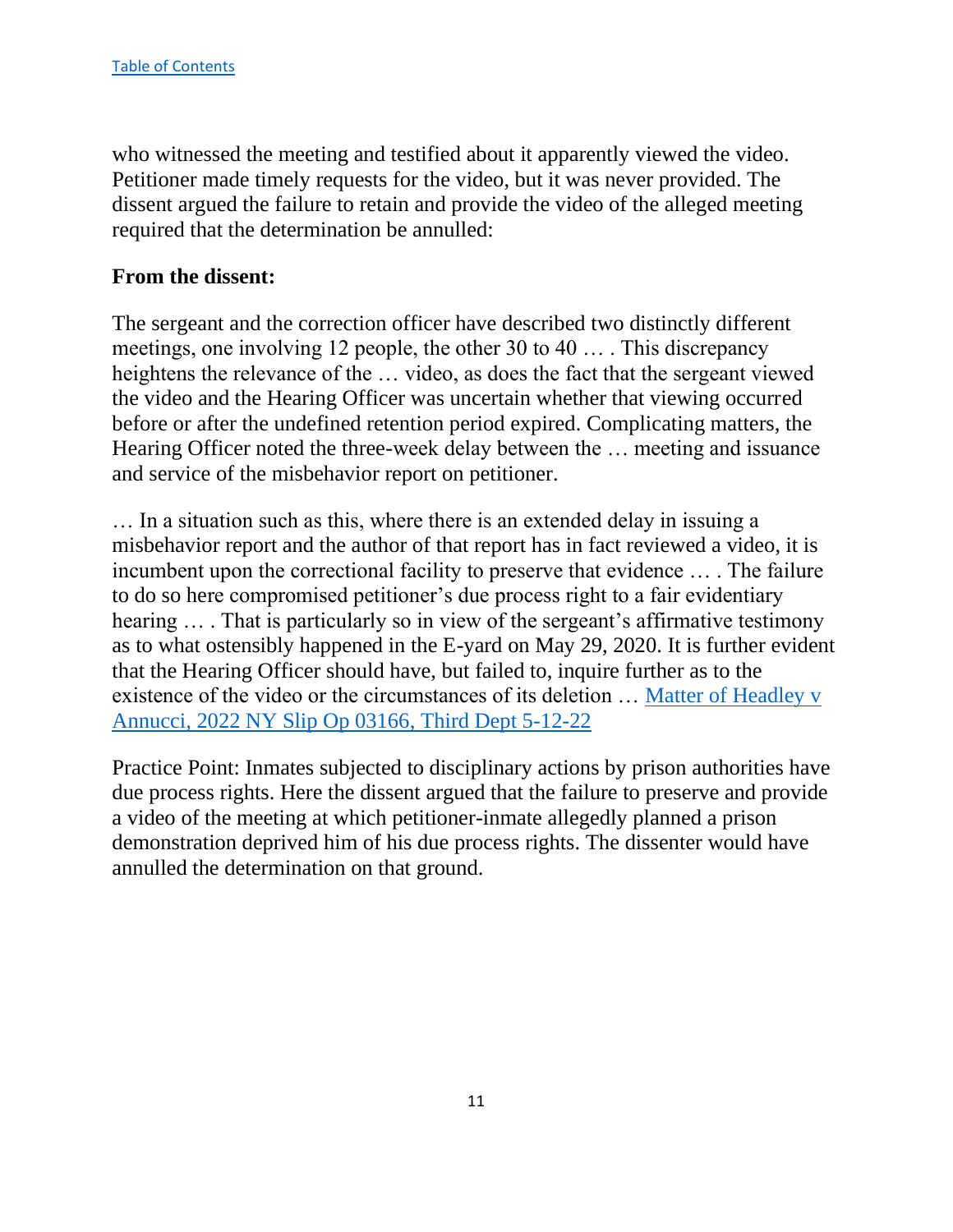<span id="page-12-0"></span>DNA DATATBASE, FAMILIAL MATCH.

<span id="page-12-1"></span>PETITIONERS. RELATIVES OF PERSONS IN THE NYS DNA DATABASE, HAD STANDING TO CHALLENGE THE RESPONDENTS' REGULATIONS ALLOWING THE RELEASE OF "FAMILIAL DNA MATCH" INFORMATION LINKING DNA FROM A CRIME SCENE TO A FAMILY, NOT AN INDIVIDUAL; THE REGULATIONS WERE BASED ON SOCIAL POLICY AND THEREFORE EXCEEDED THE REGULATORY POWERS OF THE RESPONDENT AGENCIES; TWO-JUSTICE DISSENT ARGUED THE PETITIONERS DID NOT HAVE STANDING TO CHALLENGE THE REGULATIONS (FIRST DEPT).

The First Department, in a full-fledged opinion by Justice Gische, reversing Supreme Court, over a full-fledged two-justice dissenting opinion, determined the respondent agencies exceeded their regulatory powers when they authorized the release of so-called "familial DNA" information to be used as a possible lead for identifying the perpetrator of a crime. In the absence of a DNA "match" or a "partial match" a "familial match" may indicate the perpetrator has a familial relationship with someone in the DNA database. A crucial threshold question was whether the petitioners, relatives of persons whose genetic profiles are in the New York State DNA database, had standing to contest the familial DNA regulations. The dissenters argued the petitioners did not have standing. The majority concluded the basis for the familial DNA regulations was primarily social policy, and therefore the regulations were legislative, rather than administrative, in nature:

Each petitioner's brother has genetic information stored in the DNA databank. Neither petitioner has been asked or mandated to provide DNA for comparison. Because they are law abiding citizens, neither petitioner knows if they have been targeted for investigation as a result of a familial DNA search, but they harbor great concern and anxiety that they might be investigated for no other reason than that they share family genetics with a convicted criminal  $\dots$  \*\*\*

We are not required to determine whether respondents made a good or beneficial policy decision. The fact that the decisions respondents made are by their very nature policy driven, greatly favors a conclusion that they were made in excess of respondents' authority. [Matter of Stevens v New York State Div. of Criminal](https://nycourts.gov/reporter/3dseries/2022/2022_03062.htm)  [Justice Servs., 2022 NY Slip Op 03062, First Dept 5-5-22](https://nycourts.gov/reporter/3dseries/2022/2022_03062.htm)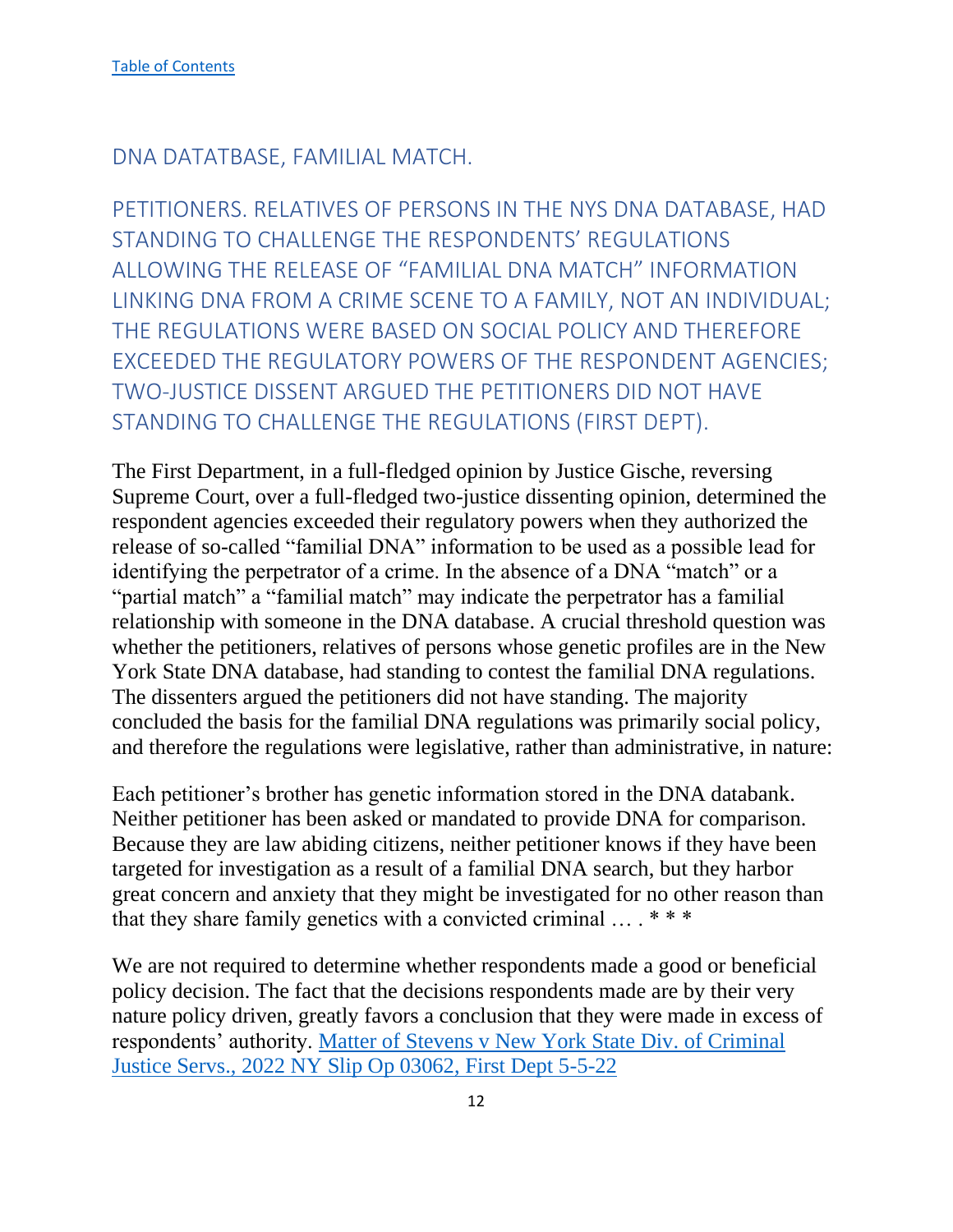Practice Point: Relatives of persons in the NYS DNA database had standing to challenge the regulations issued by the respondent agencies allowing the release of "familial DNA match" information linking DNA from a crime scene to a family, not an individual.

Practice Point: The "familial DNA match" regulations were deemed to be rooted in social policy, which is the realm of the legislature, and therefore the promulgation of the regulations exceeded the agencies' powers.

# <span id="page-13-0"></span>EVIDENCE, SCREENSHOTS OF DELETED TEXTS.

<span id="page-13-1"></span>HERE SCREENSHOTS OF TEXT MESSAGES WHICH HAD BEEN DELETED FROM THE VICTIM'S PHONE WERE SUFFICIENTLY AUTHENTICATED TO BE ADMISSIBLE, EVEN IF THE BEST EVIDENCE RULE APPLIED; THE MESSAGES OF A SEXUAL NATURE ALLEGEDLY WERE SENT BY THE DEFENDANT, A VOLLEY BALL COACH, TO THE VICTIM, A 15-YEAR-OLD PLAYER ON THE TEAM (CT APP).

The Court of Appeals, reversing the Appellate Division, determined the trial court did not abuse its discretion when screen shots of text messages of a sexual nature allegedly sent by the defendant, a high-school volley ball coach, to the 15-year-old victim, a player on the team. The victim had deleted the messages, but her boyfriend had taken screenshots of some of the messages and those screenshots were allowed in evidence. On appeal the Second Department reversed the conviction on the ground that the screenshots had not been properly authenticated:

"[T]echnologically generated documentation [is] ordinarily admissible under standard evidentiary rubrics" and "this type of ruling may be disturbed by this Court only when no legal foundation has been proffered or when an abuse of discretion as a matter of law is demonstrated" … . This Court recently held that for digital photographs, like traditional photographs, "the proper foundation [may] be established through testimony that the photograph accurately represents the subject matter depicted" ... . We reiterated that "[r]arely is it required that the identity and accuracy of a photograph be proved by the photographer" … . which would be the boyfriend here. Rather, "any person having the requisite knowledge of the facts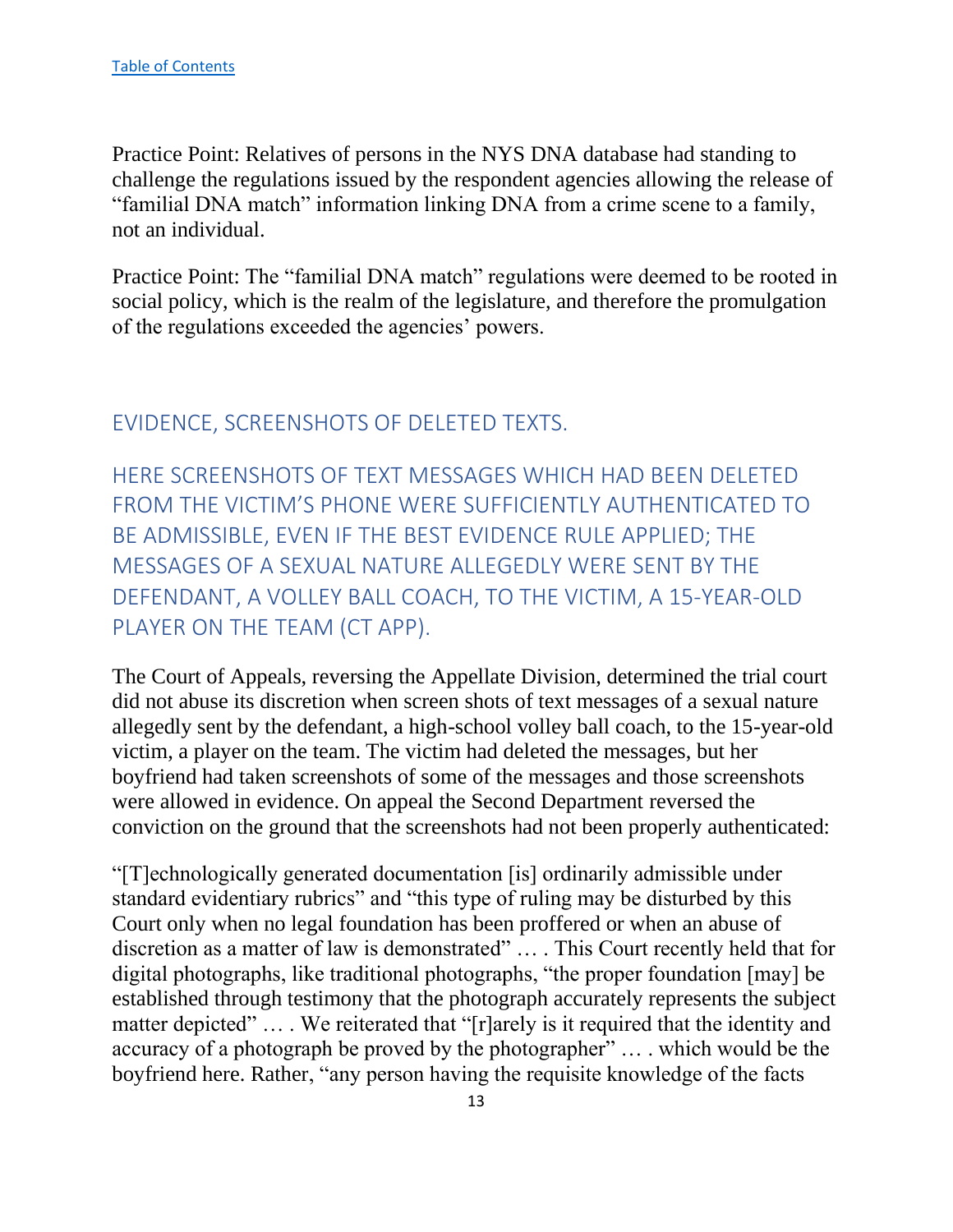may verify" the photograph "or an expert may testify that the photograph has not been altered" … .

Here, the testimony of the victim—a participant in and witness to the conversations with defendant—sufficed to authenticate the screenshots. She testified that all of the screenshots offered by the People fairly and accurately represented text messages sent to and from defendant's phone. The boyfriend also identified the screenshots as the same ones he took from the victim's phone on November 7. Telephone records of the call detail information for defendant's subscriber number corroborated that defendant sent the victim numerous text messages during the relevant time period. Moreover, even if we were to credit defendant's argument that the best evidence rule applies in this context, the court did not abuse its discretion in admitting the screenshots. [People v Rodriguez, 2022 NY Slip Op](https://www.nycourts.gov/reporter/3dseries/2022/2022_03307.htm)  [03307, CtApp 5-19-22](https://www.nycourts.gov/reporter/3dseries/2022/2022_03307.htm)

Practice Point: Text messages of a sexual nature were allegedly sent by the defendant, a volley ball coach, to a 15-year-old player on the team. The original messages were deleted, but the victim's boyfriend had taken screenshots of some of the messages. The screenshots were deemed authenticated and admitted by the trial court. The Second Department reversed, applying the best evidence rule. The Court of Appeals reversed the Second Department, finding that, even if the best evidence rule applied, the trial court did not abuse its discretion by finding the the screenshots had been sufficiently authenticated.

#### <span id="page-14-0"></span>EVIDENCE.

<span id="page-14-1"></span>EXCLUDING EVIDENCE WHICH CONTRADICTED AN IMPORTANT PROSECUTION-WITNESS'S ACCOUNT OF HIS ACTIONS RIGHT UP UNTIL THE TIME OF THE SHOOTING, AND THREE 911 CALLS WHICH QUALIFIED AS PRESENT SENSE IMPRESSIONS, DEPRIVED DEFENDANT OF HIS RIGHT TO PUT ON A DEFENSE (CT APP).

The Court of Appeals, in a full-fledged opinion by Judge Singas, reversing the Appellate Division in this murder case, determined evidentiary rulings excluding evidence which impeached an important witness and 911 calls admissible as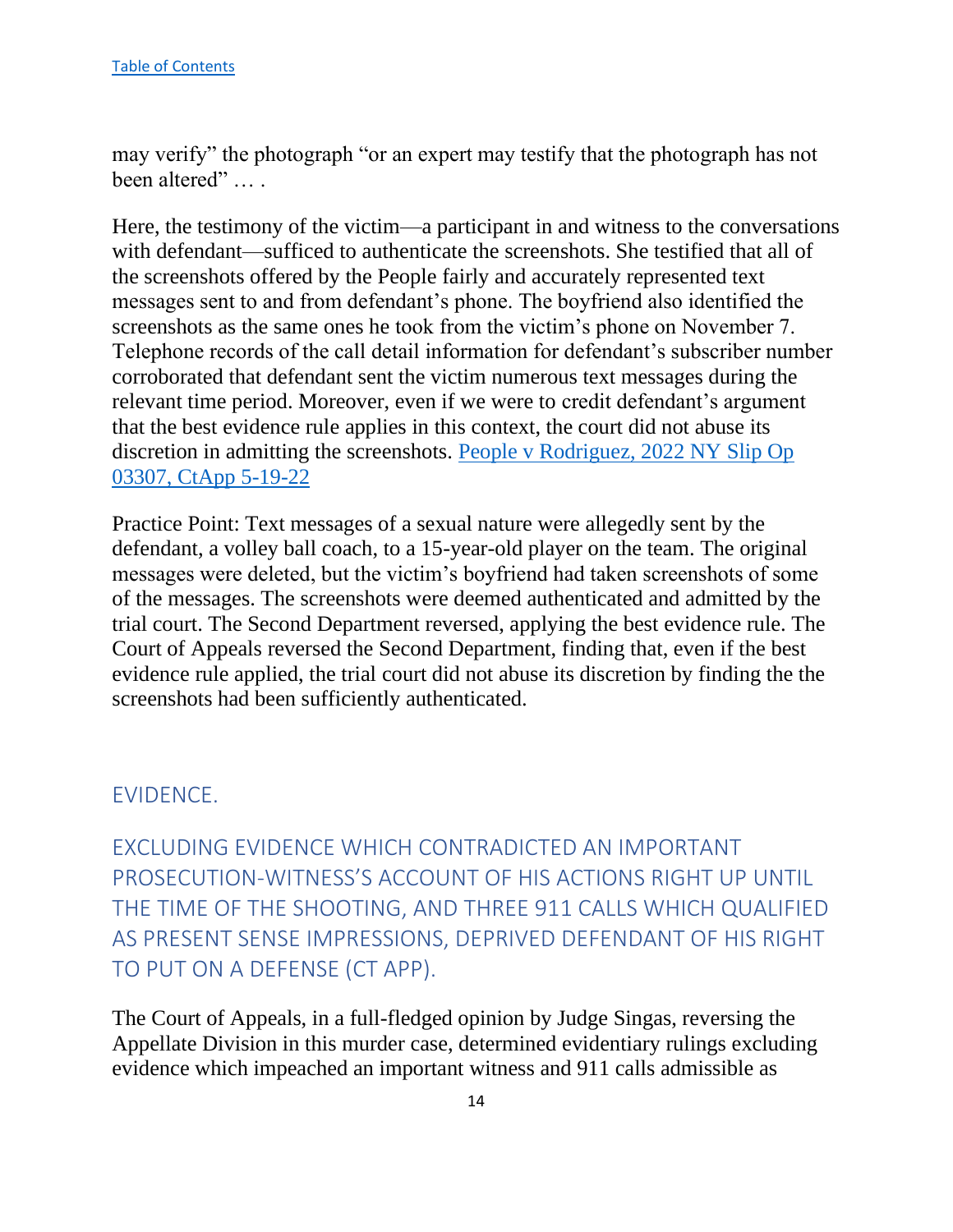present sense impressions deprived defendant of his right to present a defense. R.M. was a crucial prosecution witness. R.M. claimed to have been with his girlfriend, R.J. right up until the time of the shooting. But R.J. would have testified she was not with R.M. that day:

R.J.'s proffered testimony was probative of R.M.'s ability to observe and recall details of the shooting. At trial, R.M. testified that he was with R.J. until "seconds" before he witnessed the shooting, and that he was at the scene to walk R.J. home. Upon the People's questioning, R.M. explained in detail his relationship with R.J., resulting in many pages of testimony as to where he met up with her that evening, the amount of time they spent together, and when they parted ways. This testimony, introduced and relied upon by the People, made R.J. an integral part of R.M.'s account of why he was in a position to witness the shooting, and placed her with him mere seconds before it occurred. Since the People's own theory of the case placed R.J. on the scene the instant before the shooting, her testimony cannot be characterized as collateral. …

The court also erred in excluding the three 911 calls. The calls were admissible as present sense impressions. The present sense impression exception to the hearsay rule applies to statements that are "(1) made by a person perceiving the event as it is unfolding or immediately afterward" and "(2) corroborated by independent evidence establishing the reliability of the contents of the statement" ... . "[D]escriptions of events made by a person who is perceiving the event as it is unfolding" are "deemed reliable . . . because the contemporaneity of the communication minimizes the opportunity for calculated misstatement as well as the risk of inaccuracy from faulty memory" … . [People v Deverow, 2022 NY Slip](https://www.nycourts.gov/reporter/3dseries/2022/2022_03362.htm)  [Op 03362, CtApp 5-24-22](https://www.nycourts.gov/reporter/3dseries/2022/2022_03362.htm)

Practice Point: Here an important prosecution witness claimed he was with his girlfriend right up until seconds before the shooting he allegedly witnessed. The girlfriend's testimony that she was not with the witness that day should not have been excluded as collateral. In addition, three 911 calls which qualified as present sense impressions should not have been excluded. The Court of Appeals held these evidentiary errors deprived defendant of his right to put on a defense.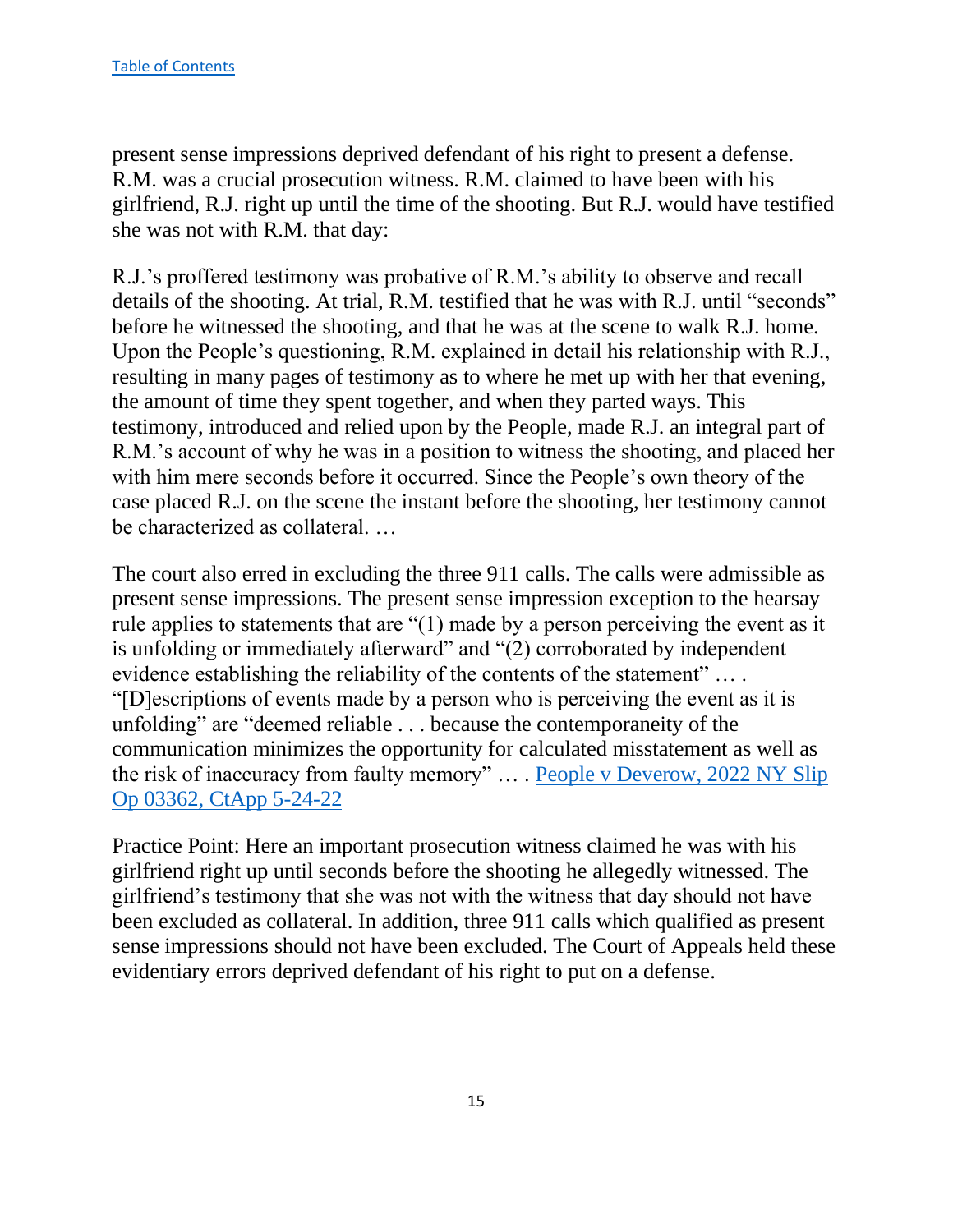# <span id="page-16-0"></span>FRAUDULENT ACCOSTING.

<span id="page-16-1"></span>THE ACCUSATORY INSTRUMENT CHARGING THE DEFENDANT WITH "FRAUDULENT ACCOSTING" WAS FACIALLY SUFFICIENT; IT WAS ENOUGH TO ALLEGE THAT DEFENDANT SPOKE FIRST TO PERSONS PASSING AROUND HIM ON THE SIDEWALK ASKING FOR DONATIONS FOR THE HOMELESS; THERE WAS NO NEED TO ALLEGE DEFENDANT WAS AGGRESSIVE OR PERSISTENT OR TARGETED AN INDIVIDUAL (CT APP).

The Court of Appeals, in a full-fledged opinion by Judge Garcia, over an extensive three-judge dissent, determined the accusatory instrument charging defendant with "fraudulent accosting" was facially sufficient. Defendant set up a couple of milk crates as a table in the sidewalk and asked people for donations to the homeless as they walked around the table. Defendant unsuccessfully argued the term "accost" required an element of aggressiveness or persistence directed toward an individual:

A person is guilty of fraudulent accosting when he or she "accosts a person in a public space with intent to defraud him of money or other property by means of a trick, swindle or confidence game" (Penal Law  $\S 165.30$  [1]). \*\*\*

During the relevant period in 1952, when the legislature created the offense of fraudulent accosting … contemporary dictionaries defined "accost" to mean either to "approach," to "speak to first," or to "address" … .No dictionary cited from the relevant time period limits the term to an aggressive or persistent physical approach … . [People v Mitchell, 2022 NY Slip Op 03360, Ct App 5-24-22](https://www.nycourts.gov/reporter/3dseries/2022/2022_03360.htm)

Practice Point: Here, to determined the meaning of the word "accost" as used in the "fraudulent accosting" statute, the Court of Appeals referred only to definitions of the word in dictionaries extant in 1952, when the statute was enacted. and ignored more recent definitions.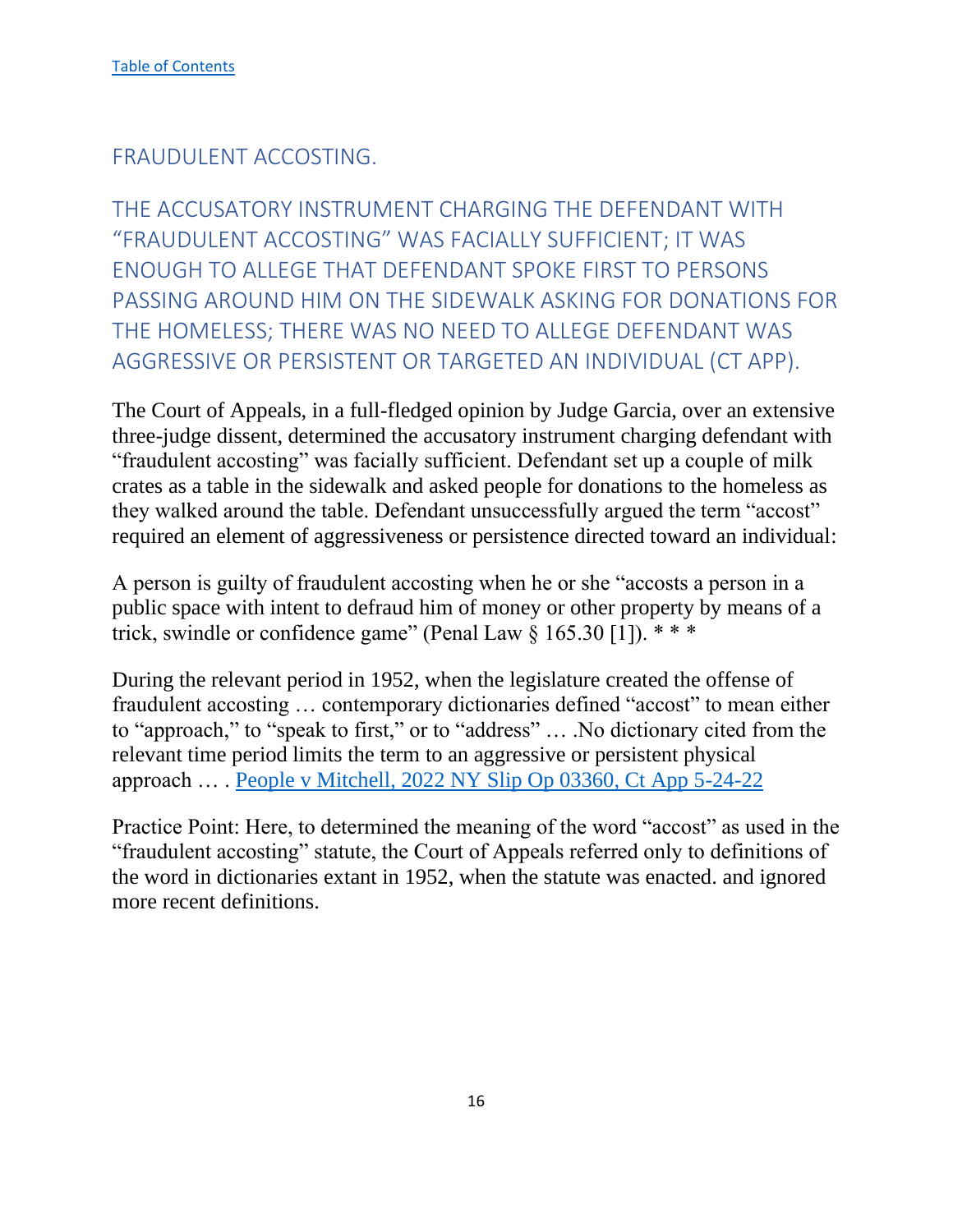# <span id="page-17-0"></span>IMMIGRATION LAW, INEFFECTIVE ASSISTANCE, DEPORTATION CONSEQUENCES OF GUILTY PLEA.

<span id="page-17-1"></span>DESPITE THE STRENGTH OF THE EVIDENCE AGAINST HIM, DEFENDANT DEMONSTRATED A DECISION TO GO TO TRIAL WOULD HAVE BEEN RATIONALE BECAUSE OF HIS FAMILY OBLIGATIONS; DEFENDANT WAS ENTITLED TO A HEARING ON HIS MOTION TO VACATE HIS CONVICTION ON INEFFECTIVE ASSISTANCE GROUNDS; DEFENDANT ALLEGED HIS ATTORNEY MISADVISED HIM ON THE DEPORTATION CONSEQUENCES OF A GUILTY PLEA (SECOND DEPT).

The Second Department, reversing (modifying) Supreme Court, determined defendant should have been afforded a hearing on his motion to vacate his conviction on ineffective assistance grounds. Defendant alleged he was misadvised of the deportation consequence of his guilty plea.

… [N]either the fact that the defendant had previously been convicted of an offense that may subject him to removal, nor the seemingly strong evidence against him with respect to the instant offense, nor the favorable plea bargain he received, necessarily requires a finding that the defendant was not prejudiced by his counsel's alleged misadvice … . The defendant's averments, including that he has resided in the United States since he was 10 years old, that he is married to his spouse with whom he has two minor children, that his spouse is unable to work due to a medical condition, that he is gainfully employed, and that he is the sole source of financial support to his family, sufficiently alleged that a decision to reject the plea offer would have been rational … . [People v Samaroo, 2022 NY](https://nycourts.gov/reporter/3dseries/2022/2022_03128.htm)  [Slip Op 03128, Second Dept 5-11-22](https://nycourts.gov/reporter/3dseries/2022/2022_03128.htm)

Practice Point: Even if the evidence of defendant's commission of the crime is strong, a defendant may demonstrate a decision to go to trial, rather than accept a plea offer, would have been rationale based upon family obligations. Here defendant, who is a legal resident and has lived in the US since he was ten, has two minor children, is employed, and his wife can't work because of medical problems. Defendant brought a motion to vacate his conviction (by guilty plea) on the ground his attorney did not inform him of the deportation consequences of the plea. Defendant was entitled to a hearing on his motion.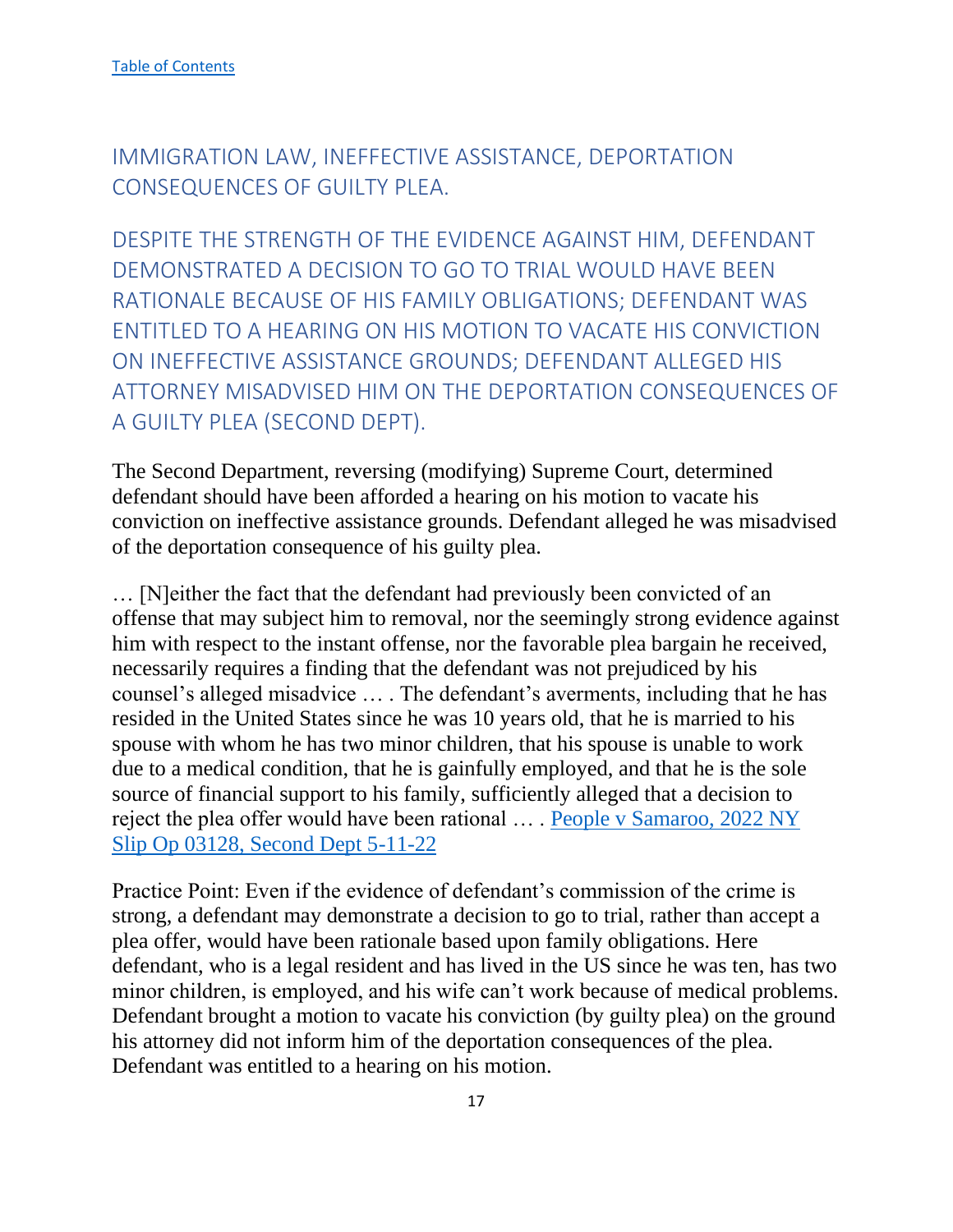#### <span id="page-18-0"></span>IMMIGRATION LAW, RIGHT TO A B MISDEMEANOR JURY TRIAL.

<span id="page-18-1"></span>DEFENDANT DID NOT DEMONSTRATE CONVICTION OF THE B MISDEMEANORS WITH WHICH HE WAS CHARGED WOULD RESULT IN DEPORTATION; THEREFORE DEFENDANT WAS NOT ENTITLED TO A JURY TRIAL (CT APP).

The Court of Appeals, over an extensive two-judge dissent, determined that the defendant did not demonstrate the misdemeanors with which he was charged triggered a right to a jury trial because conviction would result in deportation:

Defendant was originally charged with public lewdness, two counts of forcible touching, and two counts of sexual abuse in the third degree after police officers observed him masturbating on a subway platform and pressing himself against two women on a subway car. The People thereafter filed a prosecutor's information reducing the two class A misdemeanor charges of forcible touching to attempted forcible touching, so that the top charges against defendant were Class B misdemeanors obviating his right to a jury trial under state statute … . After a bench trial, defendant was convicted of public lewdness and acquitted of all other charges. …

While the Appellate Term first improperly conducted the deportability analysis based only on the crime of conviction, that court went on to correctly analyze defendant's deportability based on all the charges he faced (see Suazo, 32 NY3d at 508). It remained, however, "the defendant's burden to overcome the presumption that the crime charged is petty and establish a Sixth Amendment right to a jury trial" (id. at 507). … [D]efendant's conclusory allegation that he was deportable if convicted "on any of the charged B misdemeanors," supported by a bare citation to 8 USC § 1227 (a) (2) (A) (ii), under which an alien is deportable if "convicted of two or more crimes involving moral turpitude, not arising out of a single scheme of criminal misconduct," was insufficient to establish his right to a jury trial. [People v](https://www.nycourts.gov/reporter/3dseries/2022/2022_03359.htm)  [Garcia, 2022 NY Slip Op 03359, CtApp 5-24-22](https://www.nycourts.gov/reporter/3dseries/2022/2022_03359.htm)

Practice Point: Generally B misdemeanors do not warrant a jury, as opposed to a bench, trial. However, if conviction will result in deportation, the defendant has a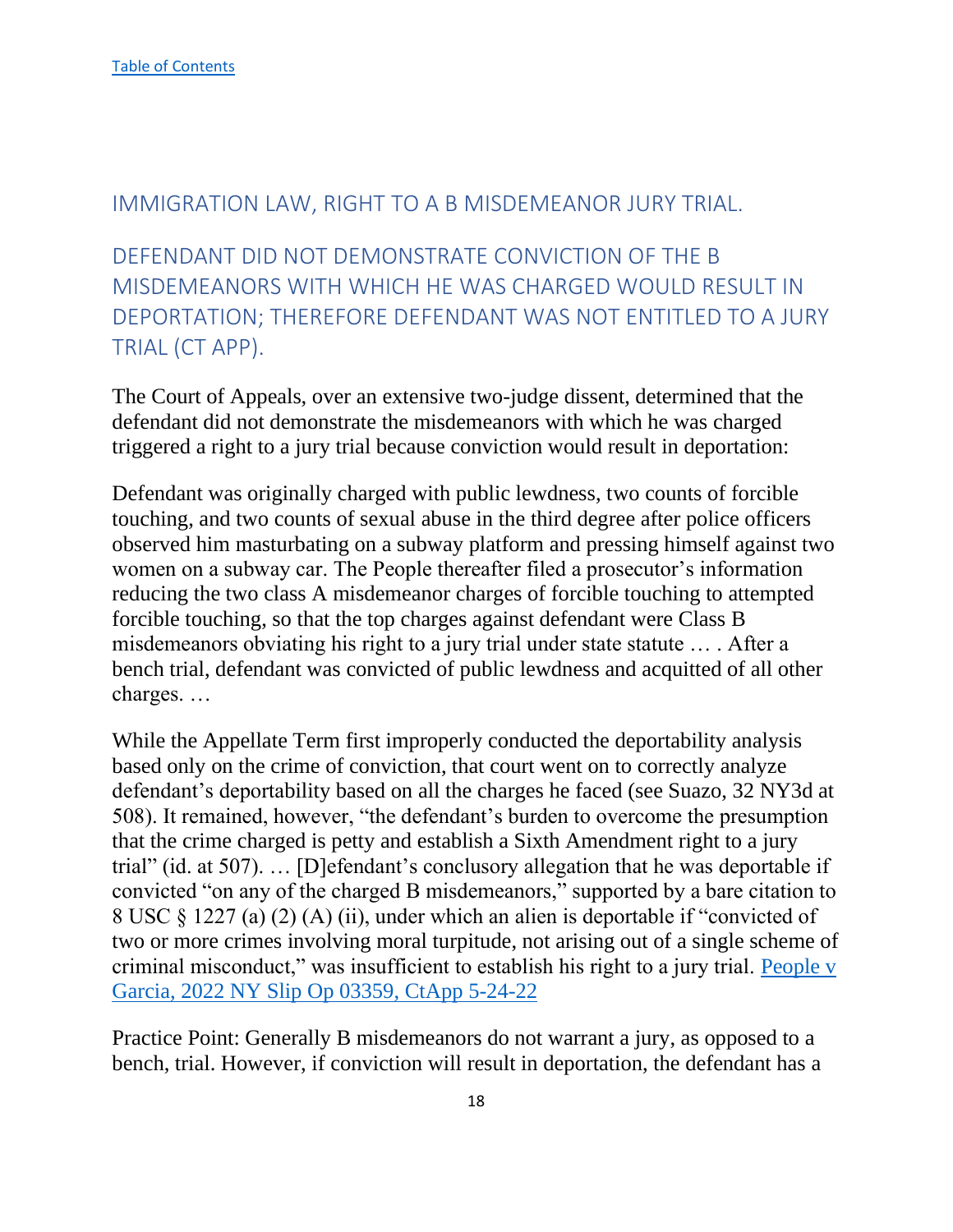right to a jury trial. Here the Court of Appeals held the defendant did not demonstrate conviction of the B misdemeanors with which he was charged triggered deportation.

<span id="page-19-0"></span>INDICTMENT JURISDICTIONALLY DEFECTIVE, AMENDMENT IMPROPER, EVIDENCE, SANDOVAL.

<span id="page-19-1"></span>THE BURGLARY COUNT WAS JURISDICTIONALLY DEFECTIVE BECAUSE IT ALLEGED DEFENDANT WAS ARMED WITH A "KNIFE" WHICH IS NOT NECESSARILY A "DEADLY WEAPON;" THE ATTEMPT TO AMEND THE COUNT WAS NOT AUTHORIZED; THE SANDOVAL RULING WAS (HARMLESS) ERROR (SECOND DEPT).

The Second Department dismissed a jurisdictionally defective count of the indictment, held the People's attempt to amend that count was not authorized, held that certain Sandoval evidence should not have been admitted, but deemed the Sandoval error harmless and upheld defendant's convictions on the other counts:

… [C]ount 1 of the indictment alleged that "in the course of effecting entry into said dwelling," the defendant "was armed with a dangerous weapon, to wit: a knife." Inasmuch as the offense of burglary in the first degree requires that the defendant be armed with a "deadly weapon," a term which is specifically defined in Penal Law § 10.00(12) and which definition includes only certain specified knives, count 1 of the indictment was jurisdictionally defective because it failed to effectively charge the defendant with the commission of a crime (see id. §§ 10.00, 140.30[1]).

… CPL 200.70(2)(a) prohibits any amendment of an indictment when the amendment is needed to cure "[a] failure thereof to charge or state an offense" ....

… Although "questioning concerning other crimes is not automatically precluded simply because the crimes to be inquired about are similar to the crimes charged" … , "'cross-examination with respect to crimes or conduct similar to that of which the defendant is presently charged may be highly prejudicial, in view of the risk, despite the most clear and forceful limiting instructions to the contrary, that the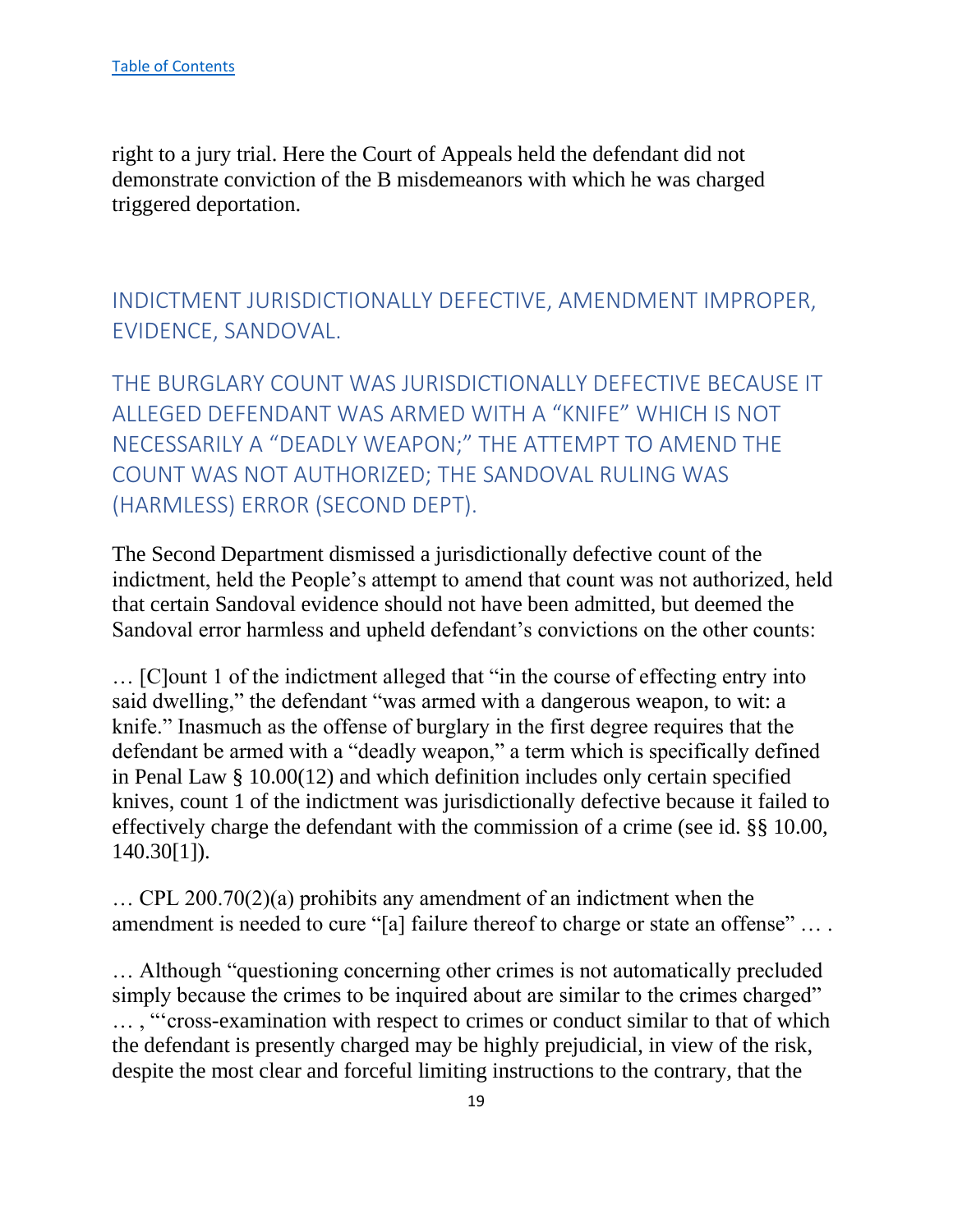evidence will be taken as some proof of the commission of the crime charged rather than be reserved solely to the issue of credibility"" ... . People v Bloome, [2022 NY Slip Op 03398, Second Dept 5-25-22](https://nycourts.gov/reporter/3dseries/2022/2022_03398.htm)

Practice Point: Only certain knives meet the definition of "deadly weapon" as used in the burglary first statute. Therefore the count which alleged defendant was armed with a knife did not allege burglary first and was therefore jurisdictionally defective. A count which does not state an offense cannot be amended pursuant to CPL 200.70. The Sandoval ruling, which allowed defendant to be cross-examined about crimes similar to those with which he was charged, was (harmless) error.

<span id="page-20-0"></span>NEW YORK CITY, CRIMINALIZING COMPRESSION OF THE DIAPHRAGM DURING ARREST.

<span id="page-20-1"></span>THE NEW YORK CITY ADMINISTRATIVE CODE PROVISION WHICH PROHIBITS "COMPRESSION OF THE DIAPHRAGM" (BY KNEELING, SITTING OR STANDING ON A PERSON) WHEN EFFECTING AN ARREST IS NOT VOID FOR VAGUENESS (FIRST DEPT).

The First Department, reversing Supreme Court, determined the NYC Administrative Code provision prohibiting and criminalizing the use of certain methods of restraint in effecting an arrest was not void for vagueness.

Plaintiffs challenge Administrative Code § 10-181 as unconstitutionally vague and preempted by New York State law. This provision, which became effective July 15, 2020, makes it a criminal misdemeanor to use certain methods of restraint "in the course of effecting or attempting to effect an arrest" (Administrative Code § 10-181[a]). Specifically, the statute prohibits "restrain[ing] an individual in a manner that restricts the flow of air or blood by compressing the windpipe or the carotid arteries on each side of the neck [the chokehold ban], or sitting, kneeling, or standing on the chest or back in a manner that compresses the diaphragm [the diaphragm compression ban]",,,,...

The only language plaintiffs take issue with is "in a manner that compresses the diaphragm." But the meaning of this language, even if "imprecise" or "open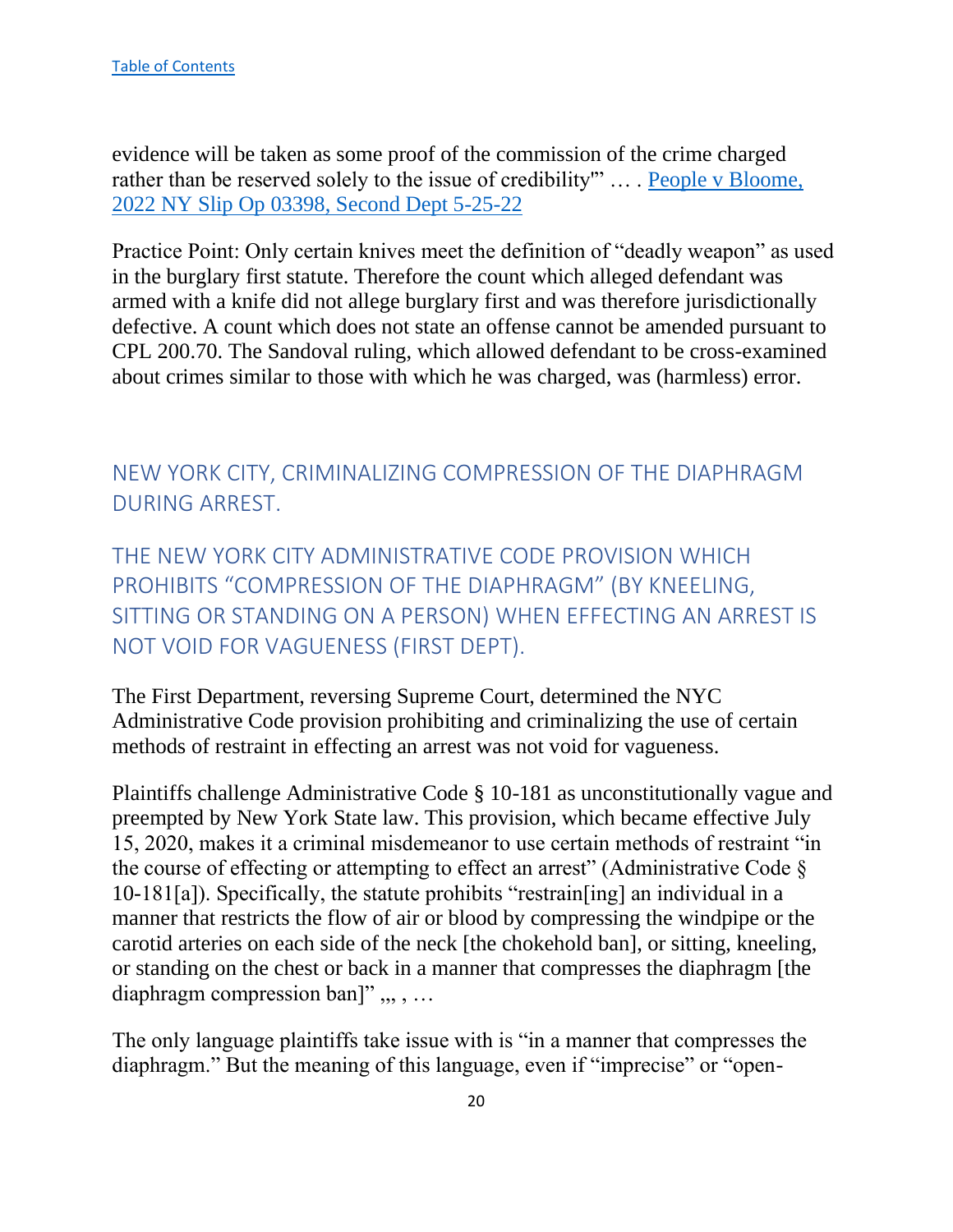ended," is sufficiently definite "when measured by common understanding and practices" … . Police officers — the targets of the law — can be (and are) trained on the location and function of the diaphragm. And even plaintiffs have no difficulty understanding the meaning of the word "compress[]" when used in the context of the accompanying chokehold ban, which they do not challenge. That it may not be the most accurate word, from a medical standpoint, to describe what happens to the diaphragm when someone sits, kneels, or stands on it does not mean that it is incapable of being understood. [Police Benevolent Assn. of the City of](https://nycourts.gov/reporter/3dseries/2022/2022_03329.htm)  [N.Y., Inc. v City of New York, 2022 NY Slip Op 03329 First Dept 5-19-22](https://nycourts.gov/reporter/3dseries/2022/2022_03329.htm)

Practice Point: The NYC Administrative Code provision which prohibits and criminalizes "compressing the diaphragm" by sitting, kneeling or standing on a person when effecting an arrest is not void for vagueness.

# <span id="page-21-0"></span>REPUGNANT VERDICT.

<span id="page-21-1"></span>PRESUMABLY THE ROBBERY AND GRAND LARCENY CHARGES STEMMED FROM THE THEFT OF THE TAXI CAB (THE FACTS ARE NOT EXPLAINED); THE ACQUITTAL OF UNAUTHORIZED USE OF A MOTOR VEHICLE RENDERED THE ROBBERY AND GRAND LARCENY CONVICTIONS REPUGNANT (SECOND DEPT).

The Second Department vacated defendant's robbery second and grand larceny fourth convictions as repugnant to the acquittal of unauthorized use of a vehicle third:

The defendant was charged with various crimes arising from an incident during which the defendant, a codefendant, and a third perpetrator who was never apprehended, robbed the complainant, a cab driver, at knife point. The jury convicted the defendant of robbery in the first degree (Penal Law § 160.15[3]), robbery in the second degree (id. § 160.10[3]), grand larceny in the fourth degree (id.  $\S$  155.30[8]), and menacing in the second degree (id.  $\S$  120.14[1]), and acquitted him of unauthorized use of a vehicle in the third degree (id. § 165.05[1]).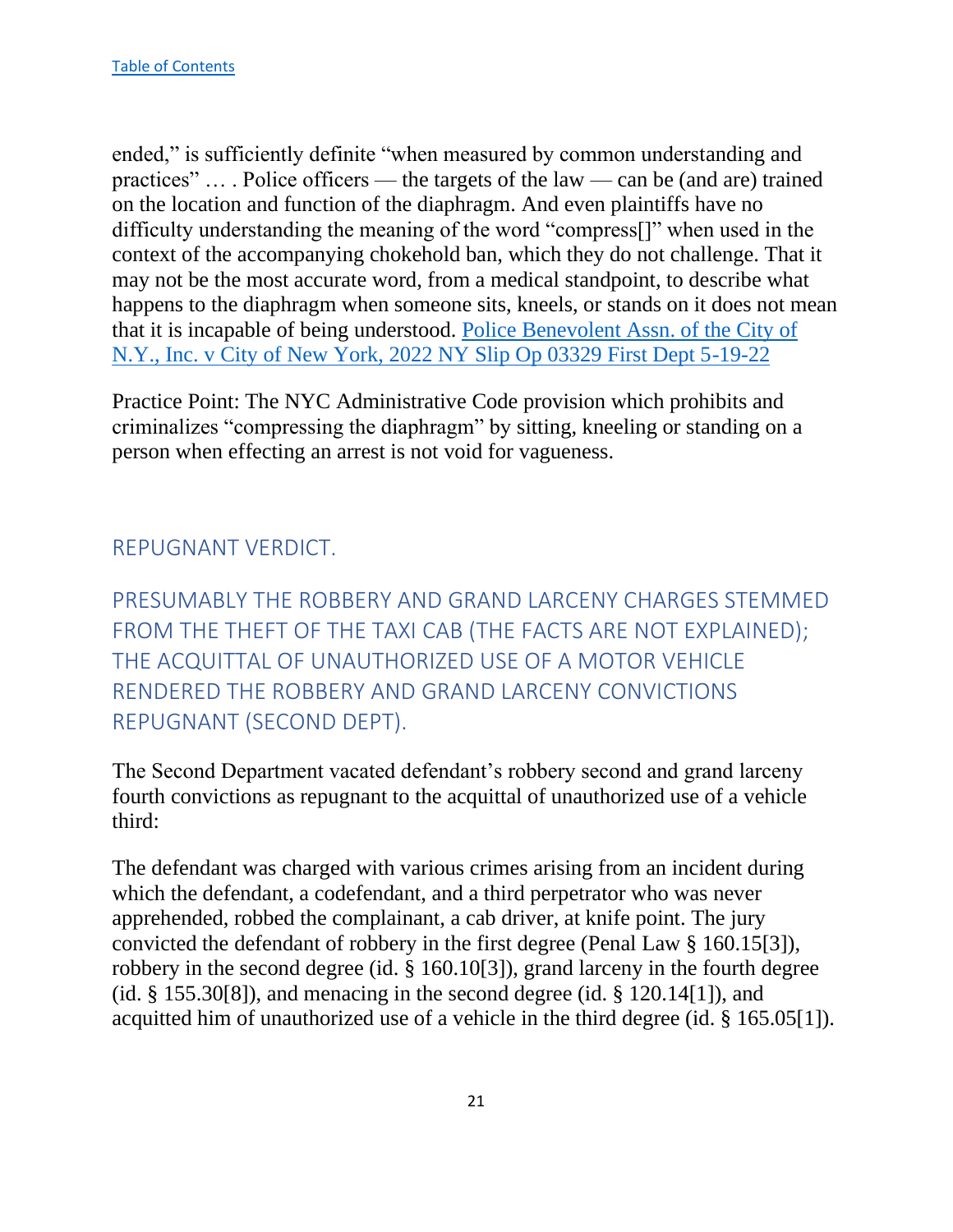"A verdict is repugnant when, evaluated only in terms of the elements of the crimes as charged to the jury—and without regard to the evidence as to what actually occurred—acquittal on one count necessarily negates an . . . element of a crime of which the defendant was convicted" … .. Here, as the crimes were charged to the jury, the acquittal on the charge of unauthorized use of a vehicle in the third degree rendered repugnant the convictions of robbery in the second degree and grand larceny in the fourth degree … . [People v Rodriguez, 2022 NY](https://nycourts.gov/reporter/3dseries/2022/2022_03403.htm)  [Slip Op 03403, Second Dept 5-25-22](https://nycourts.gov/reporter/3dseries/2022/2022_03403.htm)

Practice Point: A rare example of a repugnant verdict requiring vacation of the convictions. The facts are not explained. The Second Department determined the acquittal of unauthorized use of a vehicle rendered the robbery and grand larceny convictions repugnant. Presumably the charges stemmed from the theft of the vehicle.

# <span id="page-22-0"></span>RESTITUTION, OBJECTION TO.

# <span id="page-22-1"></span>BECAUSE DEFENDANT OBJECTED TO THE AMOUNT OF RESTITUTION A HEARING TO DETERMINE THE AMOUNT SHOULD HAVE BEEN HELD (SECOND DEPT).

The Second Department, reversing County Court, determined, because the defendant objected to the restitution-amount, a hearing to determined the amount was required:

"'Before a defendant may be directed to pay restitution a hearing must be held if either: (1) the defendant objects to the amount of restitution and the record is insufficient to establish the proper amount; or (2) the defendant requests a hearing" ... .

Here, the defendant objected to the amount of restitution payable to the complainant, and the record was insufficient to establish the value of damages to the complainant's property in the amount of \$7,630 … . [People v Jensen, 2022 NY](https://nycourts.gov/reporter/3dseries/2022/2022_03250.htm)  [Slip Op 03250, Second Dept 5-18-22](https://nycourts.gov/reporter/3dseries/2022/2022_03250.htm)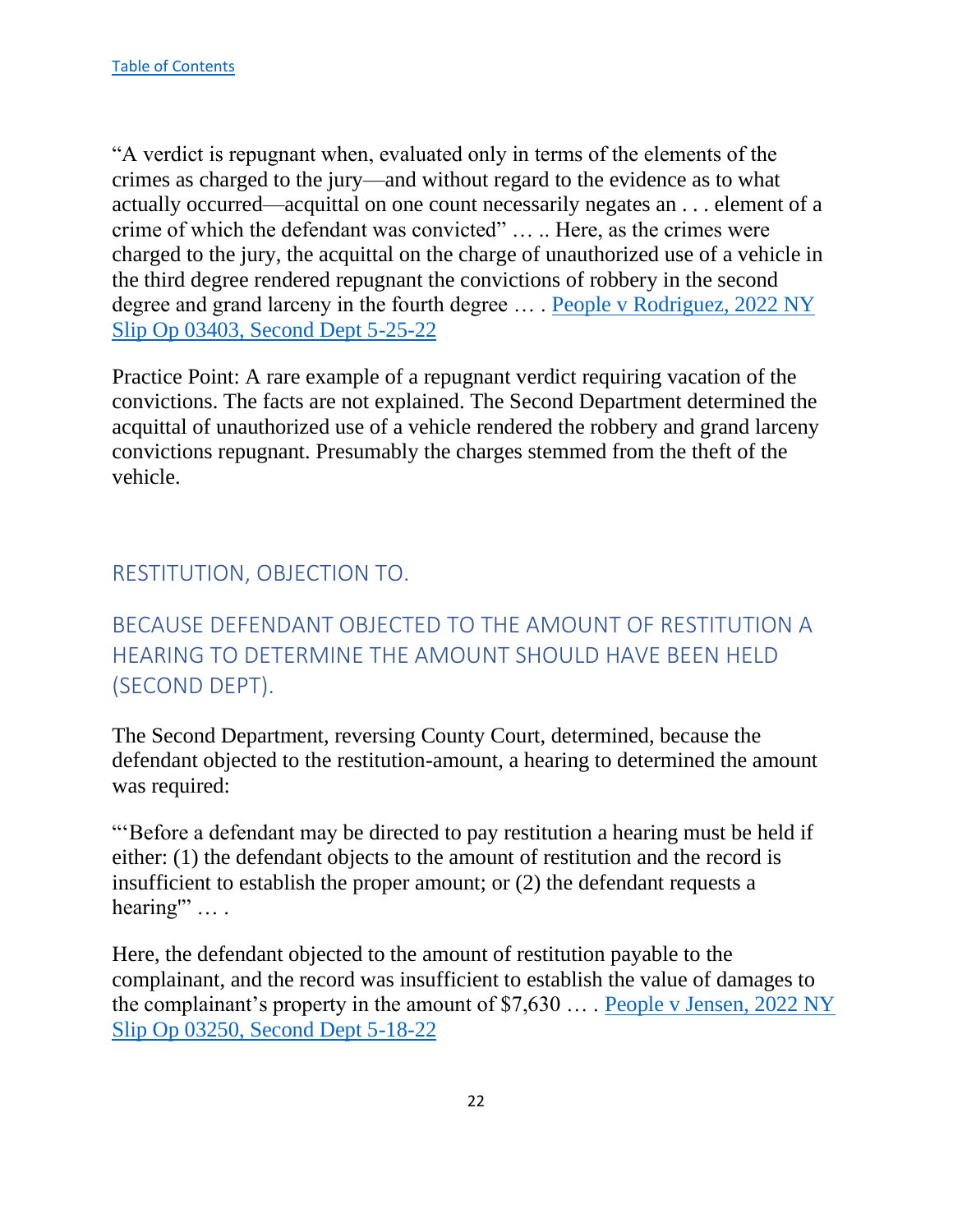Practice Point: Where a defendant objects to the amount of restitution and the record is insufficient to establish the proper amount, a hearing must be held.

# <span id="page-23-0"></span>SECOND FELONY OFFENDER, OUT-OF-STATE CONVICTION.

<span id="page-23-1"></span>WHETHER DEFENDANT'S CONNECTICUT CONVICTION CAN SERVE AS A PREDICATE FOR SECOND FELONY OFFENDER STATUS CANNOT BE DETERMINED WITHOUT THE CONNECTICUT ACCUSATORY INSTRUMENT; THE UNPRESERVED ISSUE WAS CONSIDERED IN THE INTEREST OF JUSTICE; MATTER REMITTED FOR A HEARING (SECOND DEPT).

The Second Department, reversing (modifying) Supreme Court, ruled a hearing was required to determined whether defendant's Connecticut conviction could serve as a predicate offense for second felony offender status. The issue was not preserved and was considered in the interest of justice:

Although the defendant did not preserve for appellate review the issue of whether he was properly sentenced as a second felony offender, we reach that issue in the exercise of our interest of justice jurisdiction. The defendant's prior conviction in Connecticut was for larceny in the first degree under Connecticut General Statutes former § 53a-122(a). This statute defined grand larceny differently under several subdivisions, not all of which are felonies under New York law. To determine which subdivision applied to this defendant, the Supreme Court could have looked at the Connecticut accusatory instrument to determine the subdivision of the Connecticut statute under which the defendant was convicted … . However, the Connecticut accusatory instrument is not in the record.

Accordingly, in the interest of justice, we vacate the defendant's adjudication as a second felony offender and the sentence imposed, and remit the matter to the Supreme Court, Queens County, for a second felony offender hearing and for resentencing thereafter. [People v Robinson, 2022 NY Slip Op 03010, Second Dept](https://nycourts.gov/reporter/3dseries/2022/2022_03010.htm)  [5-4-22](https://nycourts.gov/reporter/3dseries/2022/2022_03010.htm)

Practice Point: Here portions of the Connecticut larceny statute were equivalent to a New York felony and other portions were not. Therefore, whether the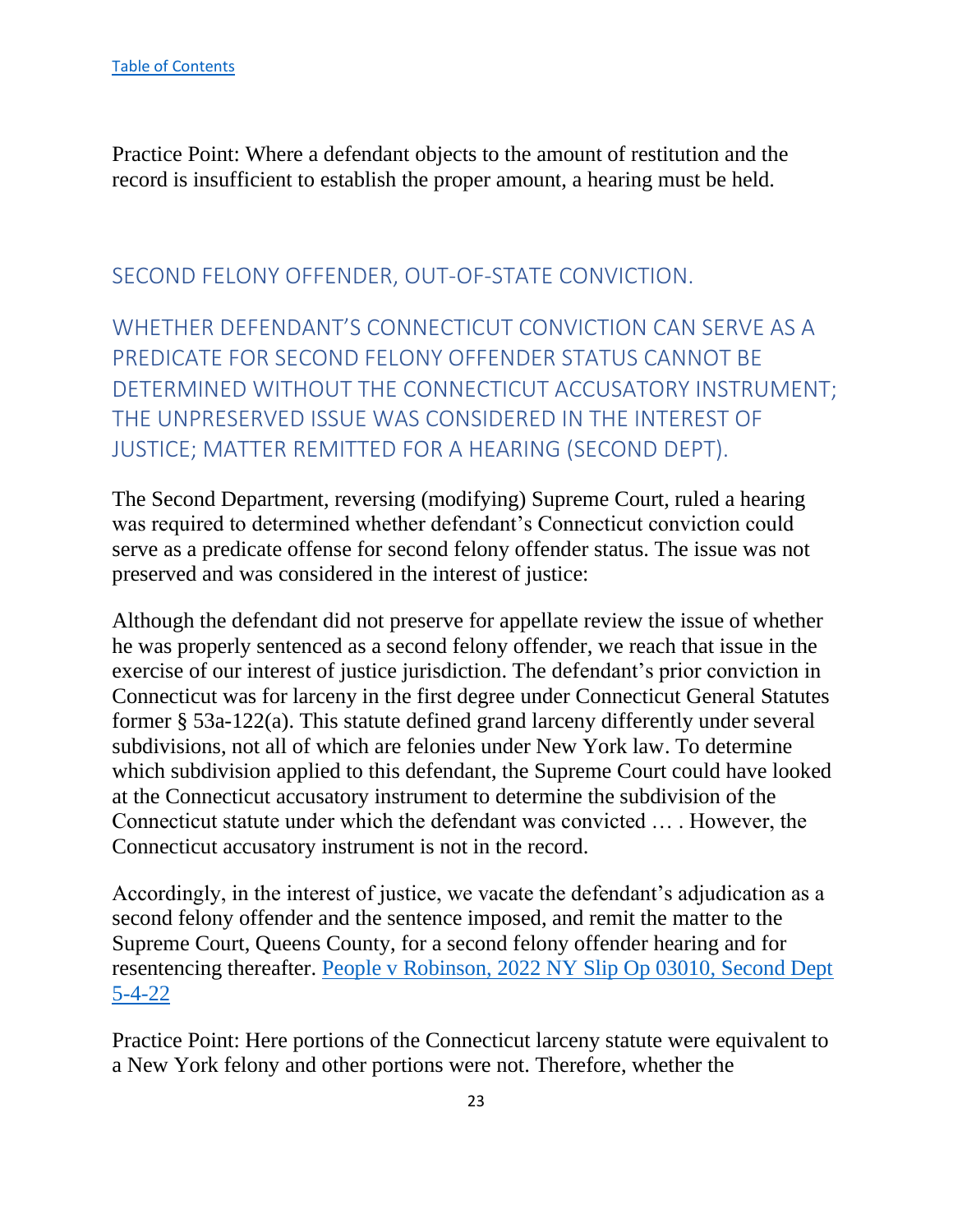Connecticut conviction could serve as a predicate for second felony offender status cannot be determined without examining the Connecticut accusatory instrument. The issue was not preserved for appeal but was considered in the interest of justice. Matter remitted for a hearing.

<span id="page-24-0"></span>SEX OFFENDER REGISTRATION ACT (SORA), ONLY ONE SORA RULING FOR THE SAME CONDUCT IN DIFFERENT COUNTIES.

<span id="page-24-1"></span>THE SEX OFFENDER LEVEL ADJUDICATION IN NEW YORK COUNTY REQUIRED THE DISMISSAL OF THE SORA PROCEEDING IN BRONX COUNTY WHICH WAS BASED ON THE SAME CONDUCT (FIRST DEPT).

The First Department, reversing Supreme Court, determined the Bronx County SORA proceeding should have been dismissed because New York County had entered a sex offender level adjudication based on the defendant's conduct in both counties:

… [T]he proceeding in Bronx County should have been dismissed on defendant's motion where Supreme Court, New York County had entered a sex offender level adjudication based on defendant's criminal conduct in both counties, which constituted the "current offenses" under the risk assessment instrument … . [People](https://nycourts.gov/reporter/3dseries/2022/2022_03454.htm)  [v Cisneros, 2022 NY Slip Op 03454, First Dept 5-26-22](https://nycourts.gov/reporter/3dseries/2022/2022_03454.htm)

Practice Point: The same conduct in two counties will not support more than one SORA sex offender level adjudication.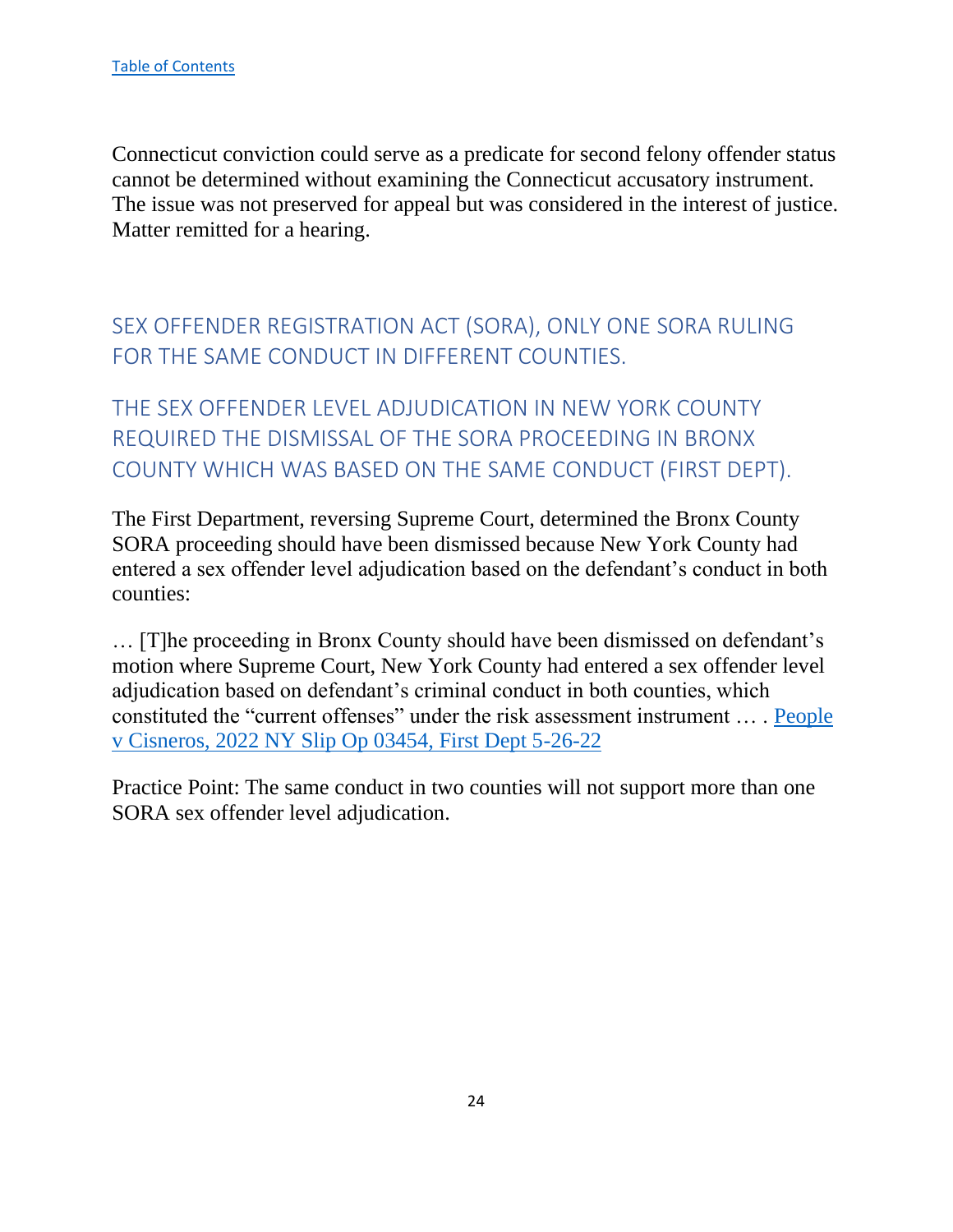### <span id="page-25-0"></span>SEX OFFENDER REGISTRATION ACT (SORA), SEALING OF RECORD.

<span id="page-25-1"></span>AT THE TIME DEFENDANT COMMITTED THE OFFENSE IN 2007, IT WAS NOT A REGISTRABLE OFFENSE UNDER THE SEX OFFENDER REGISTRATION ACT; THEREFORE DEFENDANT'S MOTION TO SEAL THE RECORD SHOULD NOT HAVE BEEN SUMMARILY DENIED; MATTER REMITTED FOR A HEARING (SECOND DEPT).

The Second Department, reversing Supreme Court, determined the crime for which defendant was convicted, at the time of its commission in 2007, was not a registrable offense under the Sex Offender Registration Act (SORA). Therefore defendant's motion to seal the record should not have been summarily denied. The matter was remitted for a hearing:

… [A]t the time of the defendant's conviction for attempted promoting prostitution in the third degree (Penal Law §§ 110.00, 230.25), the definition of "sex offense" in Correction Law § 168-a(2) did not include convictions of an attempt to commit Penal Law § 230.25 … . Further, the defendant has never been required to register under SORA for this conviction. Accordingly, under the plain language of the statute, the defendant has not been not convicted of "an offense for which registration as a sex offender is required pursuant to article six-C of the correction law" (CPL 160.59[1][a] …). Thus, the Supreme Court should not have determined that the defendant's conviction falls into the category of excluded offenses … . Likewise, although CPL 160.59(3)(a) provides that the reviewing court must summarily deny the defendant's application when, inter alia, "the defendant is required to register as a sex offender pursuant to article six-C of the correction law," here, the defendant is not required to do so.

As the defendant's motion was not subject to mandatory denial under CPL 160.59(3) and the district attorney opposed the defendant's motion, a hearing on the defendant's motion was required … . People v Miranda, 2022 NY Slip Op 03009, Second Dept 5-4-22

Practice Point: If an offense is now a registrable offense pursuant to the Sex Offender Registration Act, but was not a registrable offense when committed (here in 2007), a defendant's motion to seal the record cannot be summarily denied. The motion may still be denied after a hearing, however.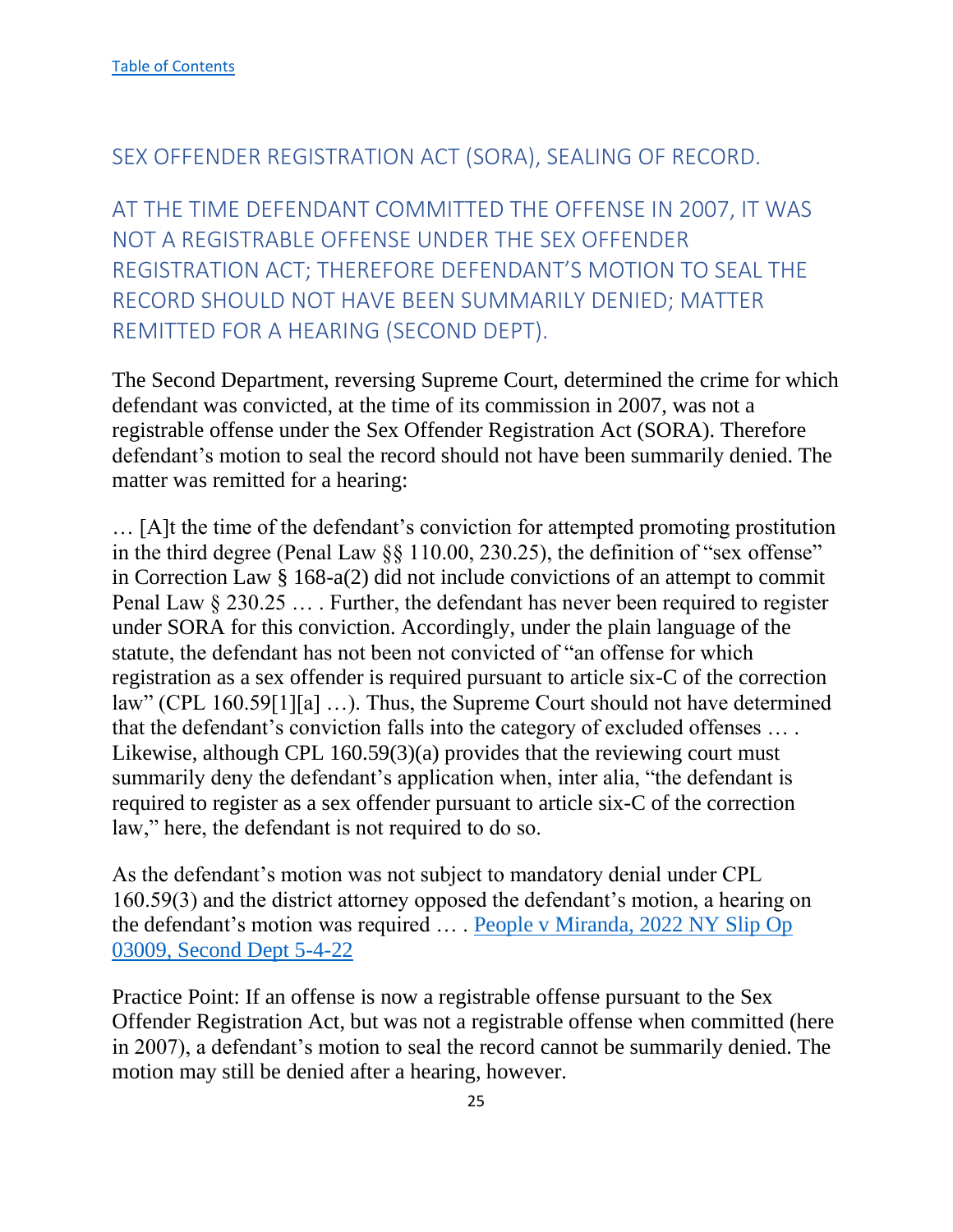# <span id="page-26-0"></span>TRAFFIC STOPS, NO PROBABLE CAUSE.

<span id="page-26-1"></span>THE STOP OF THE TAXI IN WHICH DEFENDANT WAS A PASSENGER WAS NOT SUPPORTED BY PROBABLE CAUSE TO BELIEVE DEFENDANT HAD COMMITTED A CRIME; BECAUSE DEFENDANT PLED GUILTY TO ALL OFFENSES BASED UPON A PROMISE OF CONCURRENT SENTENCES, ALL CONVICTIONS REVERSED (SECOND DEPT).

The Second Department, reversing defendant's convictions by guilty pleas, determined the police officer who stopped the taxi in which defendant was a passenger did not have probable cause to believe defendant had committed a crime. Because defendant pled guilty to several offenses based upon a promise of concurrent sentences, all convictions were reversed:

Upon our evaluation of the totality of the circumstances in this case, we conclude that, at the time the police officer stopped the taxi in which the defendant was a passenger, the officer lacked reasonable suspicion to believe that the defendant had committed a crime. The stop was based merely on the report of an identified citizen, made 40 minutes after the fight had occurred, that the neighbor with whom she was talking to on the phone was presently observing the defendant getting into a black taxi on the block where the fight occurred. There was no evidence that the informant or the neighbor saw the fight, and the neighbor, who testified at the hearing, did not state that she knew that the defendant was involved in the fight. Indeed, the police officer who stopped the taxi admitted that, when he made the stop, he did not know whether the defendant was a victim, a perpetrator, or involved "in anything." Under these circumstances, the gun recovered by that officer upon the vehicle stop should have been suppressed … . …

The defendant correctly contends that the judgments relating to the drug cases also must be reversed inasmuch as his pleas of guilty in those cases were premised on the promise of sentences that would run concurrently with the sentence imposed on the weapon possession charge … . People v Gomez, 2022 NY Slip Op 03399, Second Dept 5-25-22